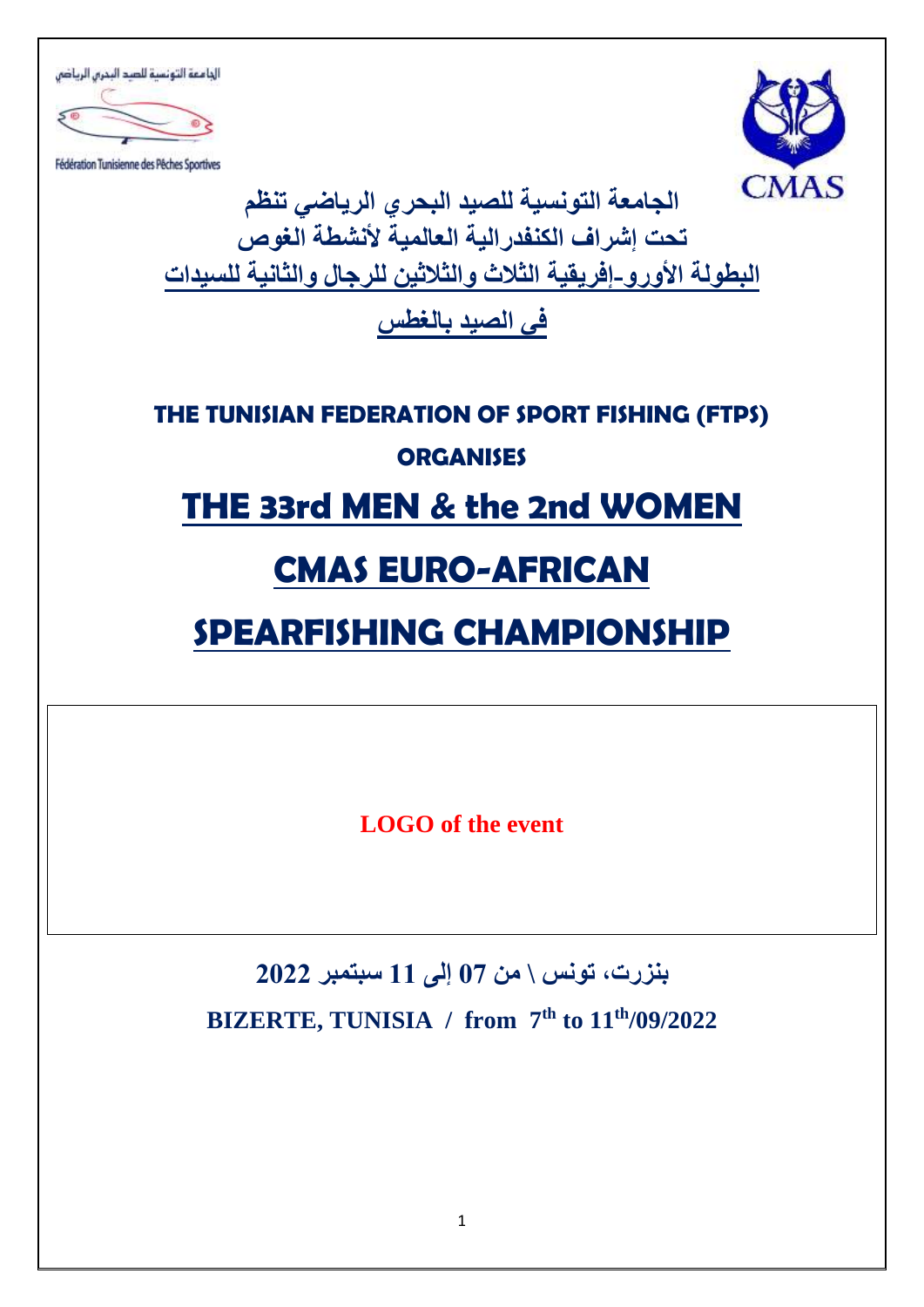# **PARTICULAR RULES**

## **SUMMARY**

| 8. |  |
|----|--|
|    |  |
|    |  |
|    |  |
|    |  |
|    |  |
|    |  |
|    |  |
|    |  |
|    |  |
|    |  |
|    |  |
|    |  |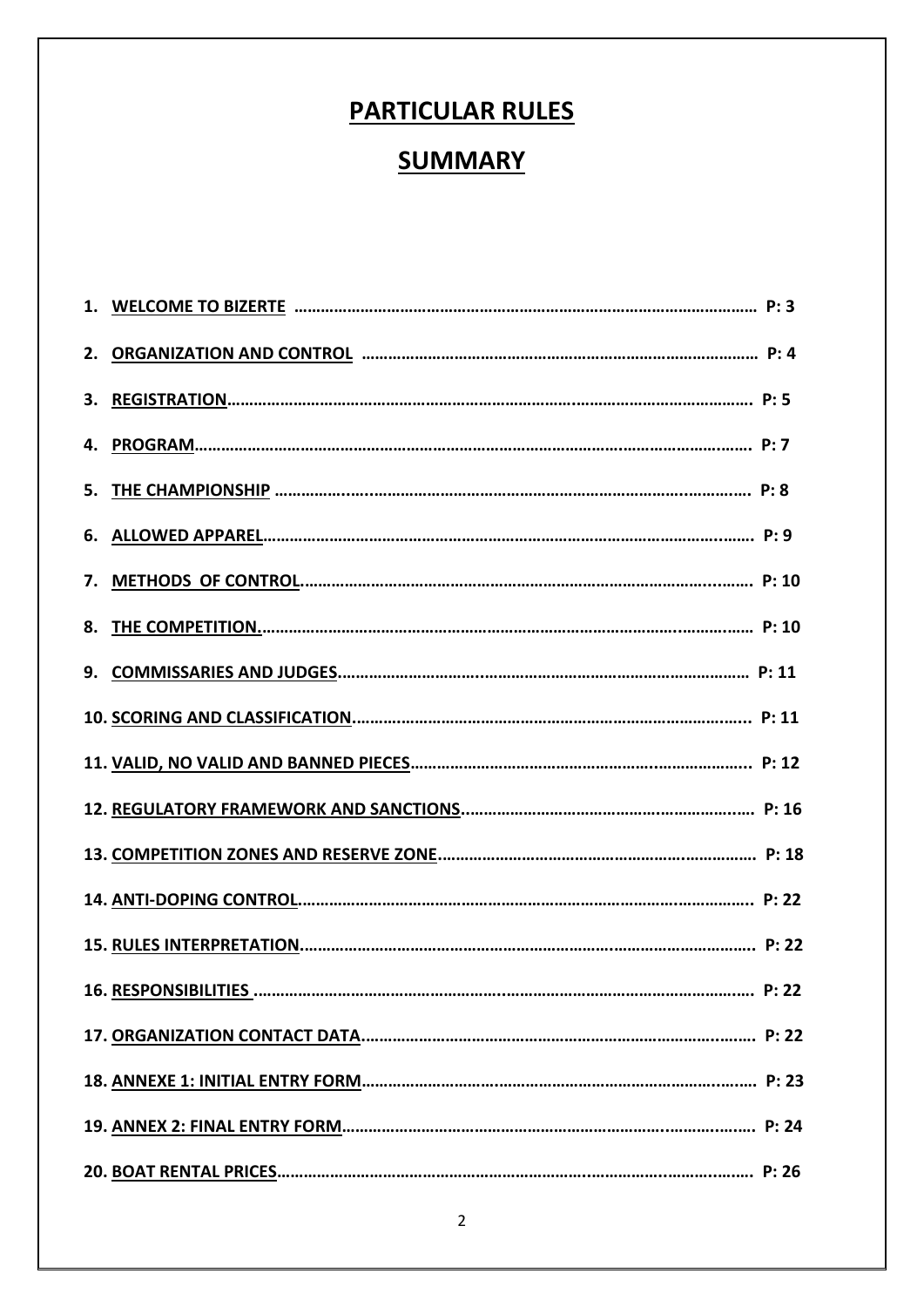## **1. WELCOME TO BIZERTE**





Bizerte is located at 65 kilometres to the Northwest of [Tunis,](https://www.microsofttranslator.com/bv.aspx?from=fr&to=en&a=https%3A%2F%2Ffr.wikipedia.org%2Fwiki%2FTunis) the [capital o](https://www.microsofttranslator.com/bv.aspx?from=fr&to=en&a=https%3A%2F%2Ffr.wikipedia.org%2Fwiki%2FCapitale)f the country, and five kilometres from [cap Blanc,](https://www.microsofttranslator.com/bv.aspx?from=fr&to=en&a=https%3A%2F%2Ffr.wikipedia.org%2Fwiki%2FCap_Blanc_(Tunisie)) the northern most point of [Africa .](https://www.microsofttranslator.com/bv.aspx?from=fr&to=en&a=https%3A%2F%2Ffr.wikipedia.org%2Fwiki%2FAfrique) The city is located at the south-eastern tip of an [isthmus](https://www.microsofttranslator.com/bv.aspx?from=fr&to=en&a=https%3A%2F%2Ffr.wikipedia.org%2Fwiki%2FIsthme)  on the north shore of the channel of Bizerte connecting the sea to the Lake of Bizerte. It is connected to the rest of its urban area located on the South Bank of the canal, by a Mobile [Bridge w](https://www.microsofttranslator.com/bv.aspx?from=fr&to=en&a=https%3A%2F%2Ffr.wikipedia.org%2Fwiki%2FPont_mobile_de_Bizerte)hich leads directly to the [A4 motorway](https://www.microsofttranslator.com/bv.aspx?from=fr&to=en&a=https%3A%2F%2Ffr.wikipedia.org%2Fwiki%2FAutoroute_A4_(Tunisie)) leading to Tunis.

Bizerte was founded around 1100 BC by [Semitic](https://en.wikipedia.org/wiki/Semitic_people) [Phoenicians](https://en.wikipedia.org/wiki/Phoenicia) from Tyre. Initially it was a small [Phoenician](https://en.wikipedia.org/wiki/Phoenicia) Harbour for [maritime trading](https://en.wikipedia.org/wiki/Thalassocracy) in the western [Mediterranean.](https://en.wikipedia.org/wiki/Mediterranean) Located 60 km (37 mil) of [Carthage,](https://en.wikipedia.org/wiki/Carthage) the great city founded by Phoenicians. Around 950 BC the city came under the influence of Carthage under the leadership of [Queen Dido/Elissa.](https://en.wikipedia.org/wiki/Dido_(Queen_of_Carthage)) In 309 BC, during the Greek–[Punic Wars,](https://en.wikipedia.org/wiki/Greek%E2%80%93Punic_Wars) its port is used by several Carthaginian generals as [Hamilcar Barca,](https://en.wikipedia.org/wiki/Hamilcar_Barca) [Mago,](https://en.wikipedia.org/wiki/Mago_(Barcid)) [Hasdrubal](https://en.wikipedia.org/wiki/Hasdrubal_(Barcid)) and [Hannibal.](https://en.wikipedia.org/wiki/Hannibal)

In 149 BC, the city was occupied by the [Romans](https://en.wikipedia.org/wiki/Ancient_Rome) under the name of Hippo Diarrhytus during the period of [Julius Caesar](https://en.wikipedia.org/wiki/Julius_Caesar) reign.

In 439 AD, the [Vandals](https://en.wikipedia.org/wiki/Vandals) ( [East Germanic tribes\)](https://en.wikipedia.org/wiki/Germanic_peoples) invaded the city and they used the port to accomplish their invasions of the rest of the [Western Roman Empire,](https://en.wikipedia.org/wiki/Western_Roman_Empire) the city of Rome and the islands of [Sardinia,](https://en.wikipedia.org/wiki/Sardinia) [Malta,](https://en.wikipedia.org/wiki/Malta) [Corsica](https://en.wikipedia.org/wiki/Corsica) and [Sicily.](https://en.wikipedia.org/wiki/Sicily)

From 534 AD to 642 AD, the city returned to eastern Romans under the [Byzantine Empire,](https://en.wikipedia.org/wiki/Byzantine_Empire) after a defeat of the vandals in 534, and they build the Fort of Bizerte (now the Fort of Kasbah).

Bizerte was taken by [Arabs](https://en.wikipedia.org/wiki/Rashidun_Caliphate) in 647 in their first invasion, but reverted to Byzantine control until they were defeated and driven from North Africa finally in 695-98, by the troops of [Charles V](https://en.wikipedia.org/wiki/Charles_V,_Holy_Roman_Emperor) in 1535 and then by the [Ottomans](https://en.wikipedia.org/wiki/Conquest_of_Tunis_(1574)) in 1574. The city then became a [corsair](https://en.wikipedia.org/wiki/Barbary_Pirate) harbour and struggled against the French and the Venetians. Later with the occupation of Tunisia in 1881, France gained control of Bizerte and built a large naval harbour in the city.

Due to Bizerte's strategic location on the [Mediterranean,](https://en.wikipedia.org/wiki/Mediterranean_Sea) [France](https://en.wikipedia.org/wiki/French_Fourth_Republic) retained control of the city and her naval base after Tunisian independence in 1956. In 1961, Tunisian forces [blockaded](https://en.wikipedia.org/wiki/Bizerte_crisis) the Area of Bizerte and demanded French withdrawal. Meetings at the [UN Security Council,](https://en.wikipedia.org/wiki/UN_security_council) and other international pressure moved France to agreement; the French military finally abandoned Bizerte on 15 October 1963.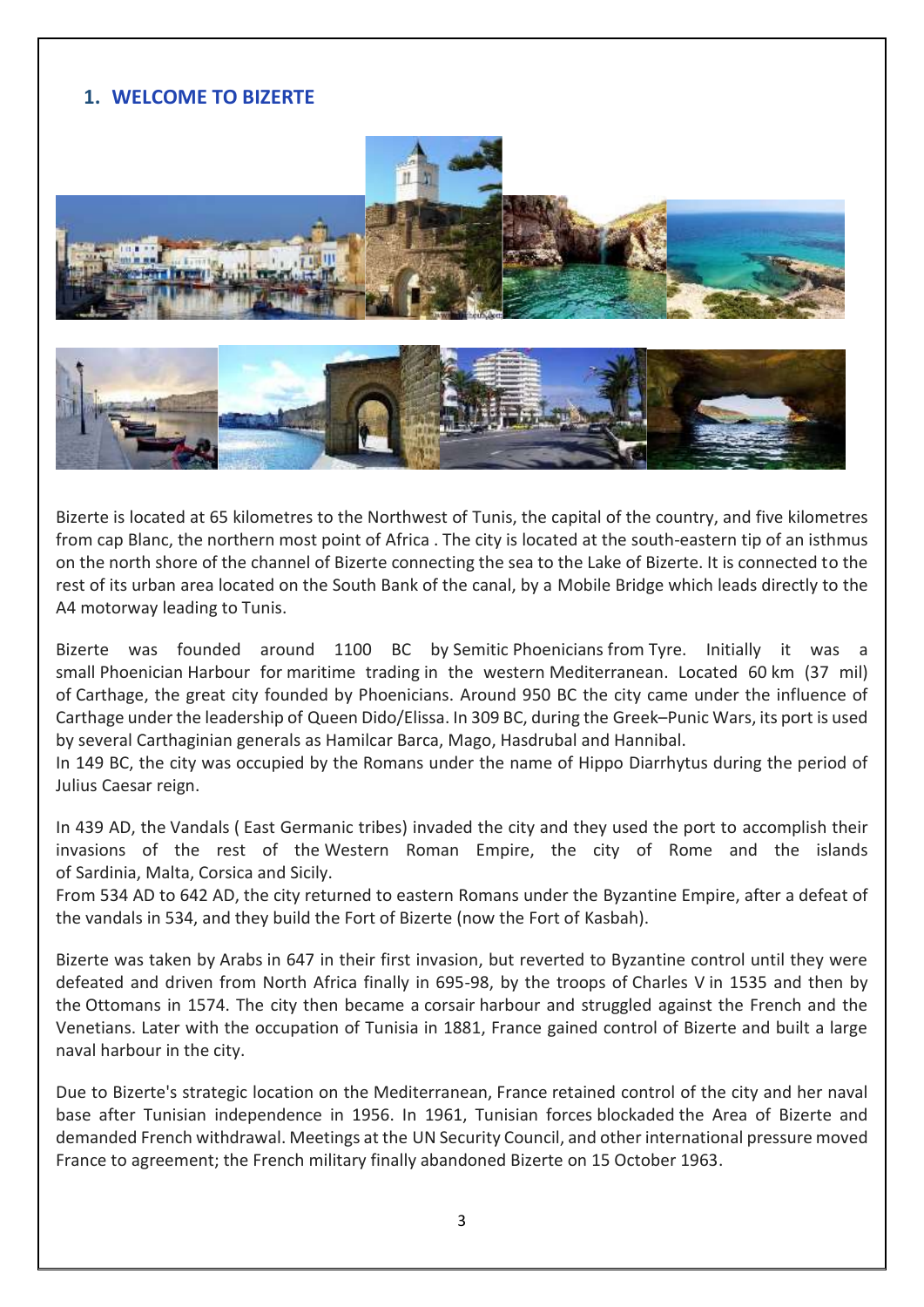#### **HOW TO REACH BIZERTE:**

The organisation affords free transfer from Tunis Carthage Airport to the hotel in Bizerte and from the hotel to airport only for the official period, which is from the 6<sup>th</sup> to 11<sup>th</sup> September 2022.

Out of this period, you can take the bus or better a taxi from Tunis Carthage Airport to go to Bus Main Station for the north at **Bab Saadoun**, and there you have buses to Bizerte nearly every hour until 06.00 PM. You can also take a "Louage" which is a big size taxi (minivan) that carries 6 to 9 persons. The trip takes one hour and costs by bus or by "Louage" about 5 TND (1,7€). The last option is to rent a car by internet.



#### **2. ORGANIZATION AND CONTROL**

The "Confédération Mondiale des Activités Subaquatiques" – CMAS - (world underwater activities Confederation) has delegated to the "Fédération Tunisienne des Pêches Sportives" – FTPS - (Tunisian Federation of Sport fishing) , the organization of the "CMAS Euro-African Spearfishing championship" Men & Women, that will take place between the days 07<sup>th</sup> to 11<sup>st</sup> of September 2022 in the city of Bizerte, Tunisia.

#### **PARTICIPATION CONDITION:**

All National European and African Federations affiliated to CMAS and member of the Spearfishing Committee have the right to participate to the Euro-African Spearfishing championship. They must keep up to date their Spearfishing CMAS Committee Membership Payment when formalizing their inscription.

#### **COMPETITION COMMITTEE:**

The Competition Committee aims to provide support to the CMAS Technical Delegate under request, and it is constituted by:

- − CMAS Technical Delegate: **Mr. Sergio Perez Hernandez**
- − Director of Competition: **Mr. Fethi Jebalia**
- − Three (3) no competitor captains, appointed in the technical meeting.

#### **ORGANIZATION & TECHNICAL CONTROL:**

- − CMAS Technical Delegate: **Mr Sergio Perez Hernandez**
- − Competition director: **Fethi Jebalia**
- − Technical and Safety Judge: **Rifaat Bahri**
- − General Secretary of the FTPS: **Miss Yosra Ben Amor**
- − Medical assistance: **Dr. Mourad Ben Taleb**
- − Protocol & Ceremonies Commissioner: **Dr Nabil Jellazi**
- The Boat Commissioners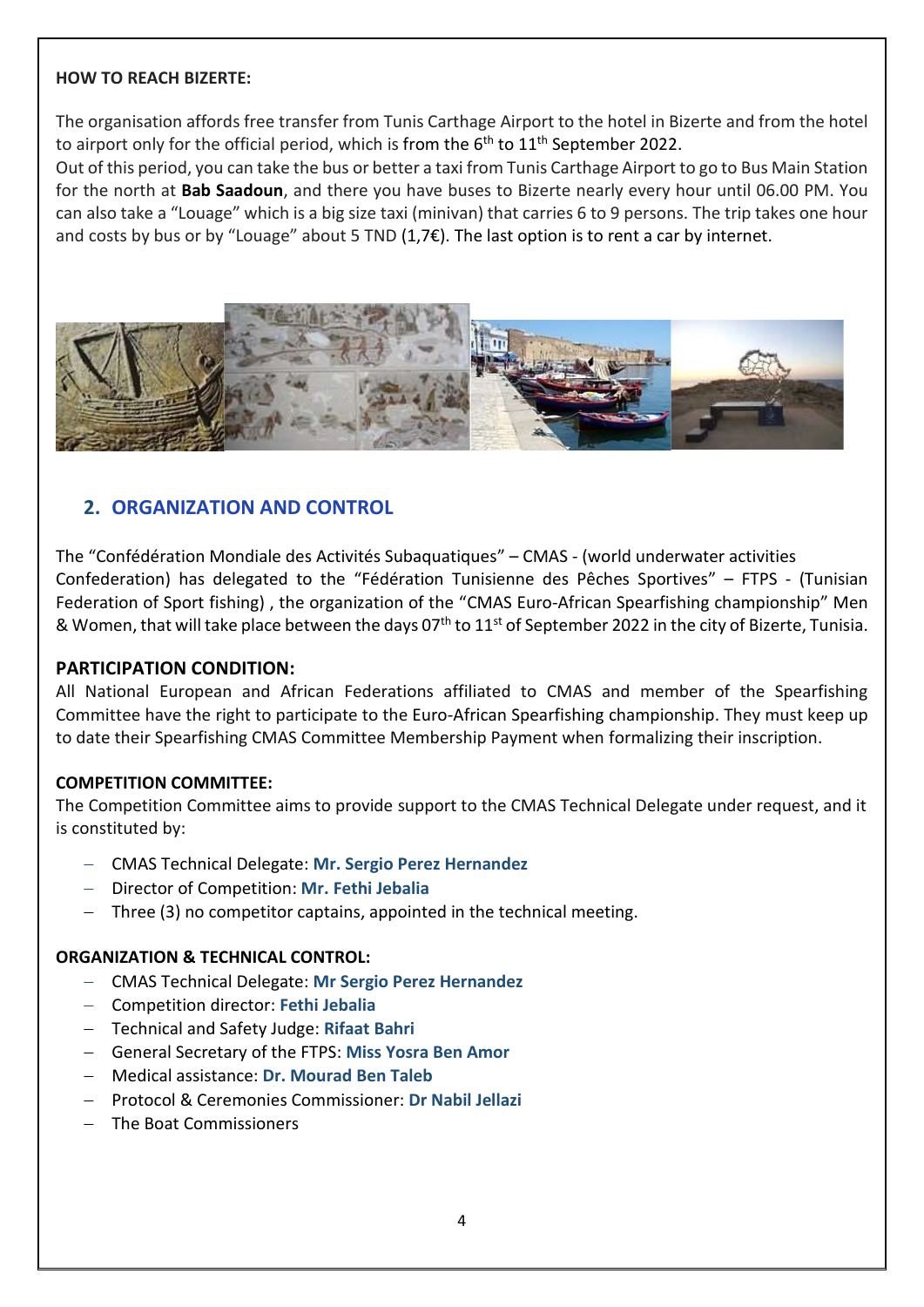#### **SECURITY:**

The Tunisian Federation is engaged to detail a Safety Plan for the Euro-African CMAS Spearfishing Championship 2022 that will be developed by organizer and approved by CMAS Technical Delegate no later than 6 weeks before EAC, accordingly to requirements in Appendix 2 Safety List.

#### **OTHER BOATS IN THE COMPETITION AREA:**

- − Committees and Organization
- − Press boat

## **3. REGISTRATION**

The affiliated National Federations to CMAS Spearfishing Committee can register their Teams by email or in the championship website. The athletes of each Club must be older than eighteen years. The federations must send for every member of the teams: first name, name, **CMAS Sports License Number**. Each team must bring flags and the anthem of their own country in electronic form or cd.

Each delegation can be officially formed by:

- Three athletes.
- A team captain, who can be one of the athletes.
- A delegate or a doctor of the team.

#### **REGISTRATION FEE:**

#### ➢ **MEN:**

|                        | <b>Full mode:</b><br><b>WITH accommodation Half Board 4 nights</b> |                                                        | Mode 2:<br><b>WITHOUT accommodation / with boats</b> |                                               |                                                        |                     |
|------------------------|--------------------------------------------------------------------|--------------------------------------------------------|------------------------------------------------------|-----------------------------------------------|--------------------------------------------------------|---------------------|
| <b>Team</b><br>members | 1st<br>payment<br>up to<br>May 31 <sup>th</sup><br>2022            | 2 <sup>nd</sup> payment up to<br><b>July 31th 2022</b> | <b>Total</b><br>fee                                  | 1st payment up<br>to May31 <sup>th</sup> 2022 | 2 <sup>nd</sup> payment up to<br><b>July 31th 2022</b> | <b>Total</b><br>fee |
| 4                      | 1650€                                                              | 1650€                                                  | 3300€                                                | 1250€                                         | 1250€                                                  | 2500€               |
| 3                      | 1450€                                                              | 1450€                                                  | 2900€                                                | 1100€                                         | 1100€                                                  | 2200€               |
| 2                      | 1150€                                                              | 1150€                                                  | 2300€                                                | 900€                                          | 900€                                                   | 1800€               |
|                        | 750€                                                               | 750€                                                   | 1500€                                                | 600 $\epsilon$                                | 600€                                                   | 1200€               |

| <b>Team</b>    |                                                | Mode 3:<br><b>WITH accommodation / WITHOUT Boats</b>   |                     | Mode 4:<br><b>WITHOUT accommodation / WITHOUT Boats</b> |                                                        |                     |
|----------------|------------------------------------------------|--------------------------------------------------------|---------------------|---------------------------------------------------------|--------------------------------------------------------|---------------------|
| <b>members</b> | 1st payment up<br>to May 31 <sup>th</sup> 2022 | 2 <sup>nd</sup> payment up to<br><b>July 31th 2022</b> | <b>Total</b><br>fee | 1st payment up<br>to May 31 <sup>th</sup> 2022          | 2 <sup>nd</sup> payment up to<br><b>July 31th 2022</b> | <b>Total</b><br>fee |
| 4              | 1400€                                          | 1400€                                                  | 2800€               | 1050€                                                   | 1050€                                                  | 2100€               |
| 3              | 1250€                                          | 1250€                                                  | 2500€               | 900€                                                    | 900€                                                   | 1800€               |
|                | 1000€                                          | 1000€                                                  | 2000€               | 700€                                                    | 700€                                                   | 1400€               |
|                | $650 \text{ } \in$                             | 650€                                                   | 1300€               | 450€                                                    | 450€                                                   | 900€                |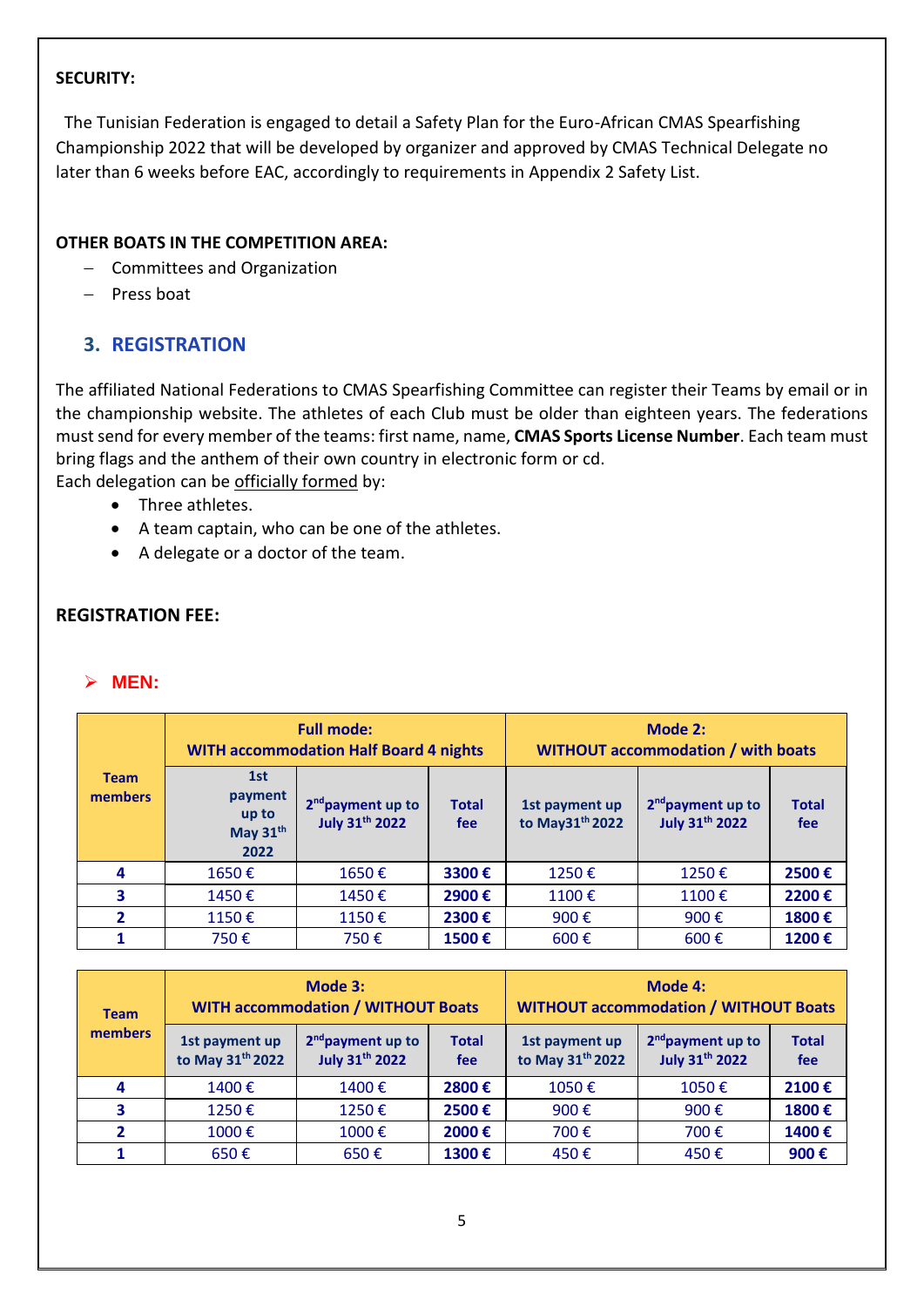#### ➢ **WOMEN:**

| <b>Team</b>    |                                                | <b>Full mode:</b><br><b>WITH accommodation Half Board 4 nights</b> |                     | Mode 2:<br><b>WITHOUT accommodation / with boats</b> |                                                        |                     |
|----------------|------------------------------------------------|--------------------------------------------------------------------|---------------------|------------------------------------------------------|--------------------------------------------------------|---------------------|
| <b>members</b> | 1st payment up<br>to May 31 <sup>th</sup> 2022 | 2 <sup>nd</sup> payment up to<br><b>July 31th 2022</b>             | <b>Total</b><br>fee | 1st payment up<br>to May 31 <sup>th</sup> 2022       | 2 <sup>nd</sup> payment up to<br><b>July 31th 2022</b> | <b>Total</b><br>fee |
| 4              | 1550€                                          | 1550€                                                              | 3100€               | 1150€                                                | 1150€                                                  | 2300€               |
| 3              | 1350€                                          | 1350€                                                              | 2700€               | 550€                                                 | 550€                                                   | 2100€               |
| $\overline{2}$ | 900€                                           | 900€                                                               | 1800€               | 700€                                                 | 700€                                                   | 1400€               |
|                | 450€                                           | 450€                                                               | 900€                | 350€                                                 | 350€                                                   | 700€                |

A special price will be applied for the women teams (athlete and captain).

| <b>Team</b> | Mode 3:<br><b>WITH accommodation / WITHOUT Boats</b> |                                                        | Mode 4:<br><b>WITHOUT accommodation / WITHOUT Boats</b> |                                                |                                                        |                     |
|-------------|------------------------------------------------------|--------------------------------------------------------|---------------------------------------------------------|------------------------------------------------|--------------------------------------------------------|---------------------|
| members     | 1st payment up<br>to May 31 <sup>th</sup> 2022       | 2 <sup>nd</sup> payment up to<br><b>July 31th 2022</b> | <b>Total</b><br>fee                                     | 1st payment up<br>to May 31 <sup>th</sup> 2022 | 2 <sup>nd</sup> payment up to<br><b>July 31th 2022</b> | <b>Total</b><br>fee |
| 4           |                                                      | 1400€                                                  | 2600€                                                   | 950€                                           | 950€                                                   | 1900€               |
| 3           | 1100€                                                | 1150€                                                  | 2250€                                                   | 825€                                           | 825€                                                   | 1650€               |
| 2           | 750€                                                 | 750€                                                   | 1500€                                                   | 550€                                           | 550€                                                   | 1100€               |
|             | 350€                                                 | 400€                                                   | 750€                                                    | 250€                                           | 300€                                                   | 550€                |

#### **Full registration cost includes:**

- − Organization and general expenses of the Euro-African championship.
- − Hotel accommodation / Inn: bed & breakfast for four (4) nights + half board meals. An extra charge of 20  $\epsilon$  per day will be applied for single room.
- − Two main dinners: Closure day and Opening day.
- − Internal transfers from hotel to the Marina and weighing zone.
- − Souvenirs kit
- − Ice for catches, fresh fruit, sandwich and water for the competitors on the days of competition.
- − Boat for each athlete, in two (2) competition days.
- − Participants who have registered in full mode or mode 2 and wish to keep the same boats that they have rented during scouting for the 2 competition days must state this latest when registering on September 7th 2022, a discount of 200  $\epsilon$  will be applied for each boat. This would mean that those boats will be treated as own boats and not included in the boats drawing and not be fuelled and payed for by the organisation. An organisation commissioner will be appointed to each one of the own boats accepted from the organisation.

#### **Additional participant:**

- The fee for additional members of delegations not competing or companions (family, supporters, other team members …) is **350 €** per person, including: Hotel accommodation (four (4) nights half board + extra charge of 20 € per day if single room) + Opening Dinner + Award & Closure Dinner.
- − For those who choose not to stay in the official hotel, they have to pay only the Opening + Closure Dinner cost which is fixed at 120  $\epsilon$  for both.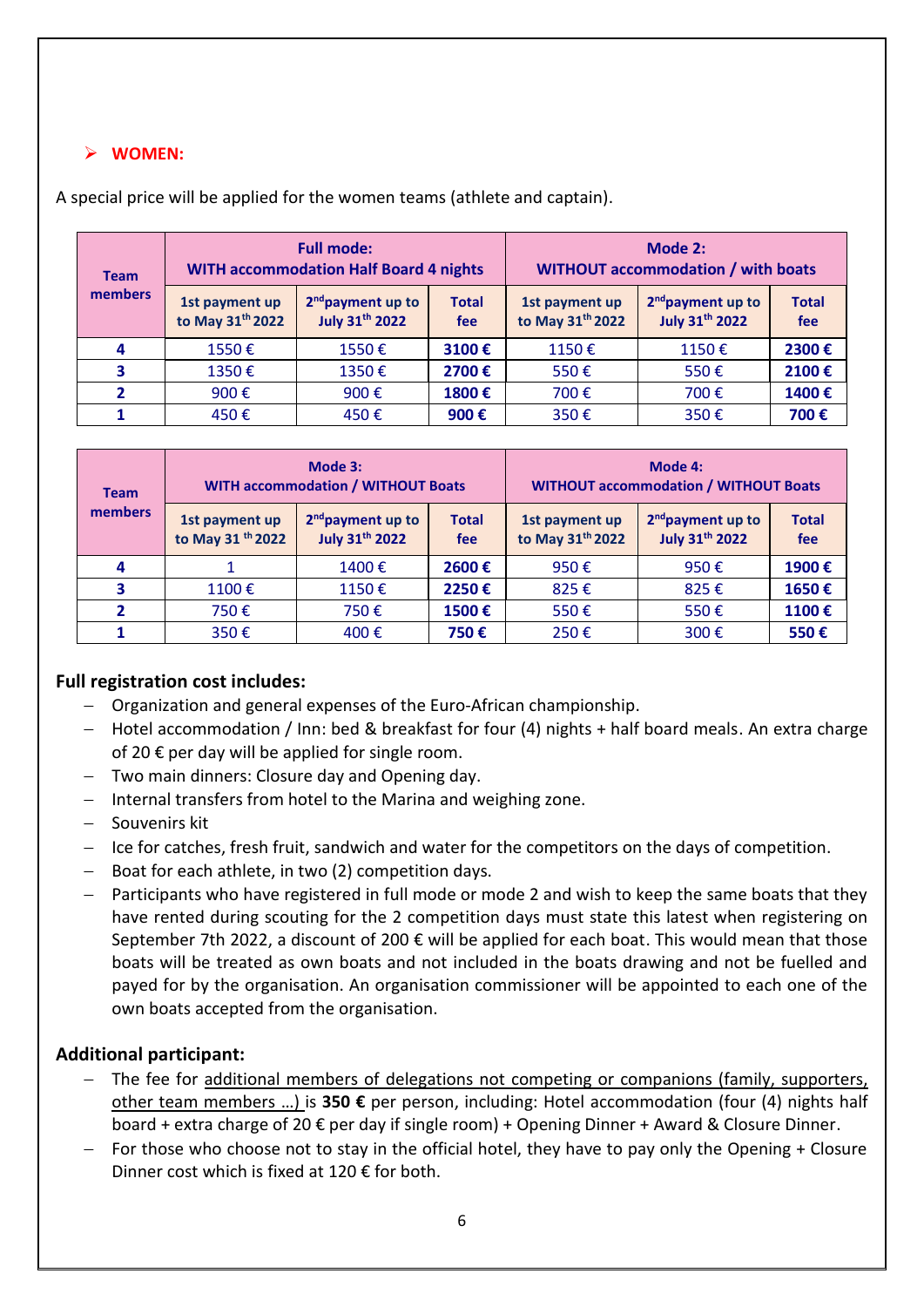#### **Accommodation and lodging:**

The Head quarter of the organisation will be installed in the "Bizerta Resort" hotel.

Teams, which register in full mode or in mode 3, will stay at the official hotel.

Teams, which choose the modes 2 or 4, have many options:

- − other hotels not so far from the marina and from different categories (from\*\* to \*\*\*\*) with prices fluctuating between 25 € and 75 € pax/night
- − guesthouses and apartments in the city with prices fluctuating between 35 € and 75 € pax/night.

Due to the difficulty to make an arrangement with hotels about the prices one year and half in advance without guarantee of sufficient number of clients, we advise to teams which choose the modes 2 or 4 to book by internet.

#### **MODALITY OF REGISTRATION:**

To register for the Euro-African championship, Federations with right to participate must fill in and send the Initial Entry Form to the Tunisian Federation of Sport fishing "FTPS" (ftps@ftps.ogr.tn) by email or via the dedicated championship website not later than **May 15th 2022**.

Also, participating Federation must finalize their registration, by filling in and sending the Final Entry Form to the Tunisian Federation of Sport fishing "FTPS" (ftps@ftps.ogr.tn) by e-mail or via the dedicated championship website, with the transfer slip of the 1st instalment of the Participation Fee, before **May 31th**. The second instalment of the Participation Fee must be done before **July 31th.**

Payment of the Participation Fee will be performed by Bank Transfer to the account of the Tunisian Federation of Sport fishing (FTPS) in the "**Banque de Tunisie**" (BT). **Account number 05 001 0000275037486 92**; **IBAN**: **TN59 0500 1000 0275 0374 8692** ; **BIC**: **BTBKTNTT**. Only Banque de Tunisie costs will be deducted from payment amount. All other bank transfer cost to be held by participating federations.

**NB:** Federations that waive participation after making the first payment cannot claim the restitution of the amount transferred, because of the commitment made by the federation to the hotel, boat owners and others stakeholders.

### **4. PROGRAM:**

#### • **WEDNESDAY, September 7 th**

12:00 AM  $\rightarrow$  18:00 PM: Arrival to the official Hotel and registration. 20:00 PM: Dinner

#### • **THURSDAY, September 8th**

08:00 AM: Breakfast 10:00 AM: Captains technical meeting, boats drawing and commissaries inscription. 12:00 AM: Commissars meeting 18:00 PM: Opening parade. 19:00 PM: World Cup presentation ceremony at the old port of Bizerte.

#### • **FRIDAY, September 9th - First day of competition**

06:00 AM: Breakfast 07:00 AM: Concentration in Bizerte Marina. 08:00 AM: Leaving to zone of competition 08:30 AM: Competition Start, First day of competition. 14:30 PM: End of the first day of competition. 15:00 PM: Arrival to the Marina, food and drinks. 17:00 PM: weighing process start at Bizerte Marina.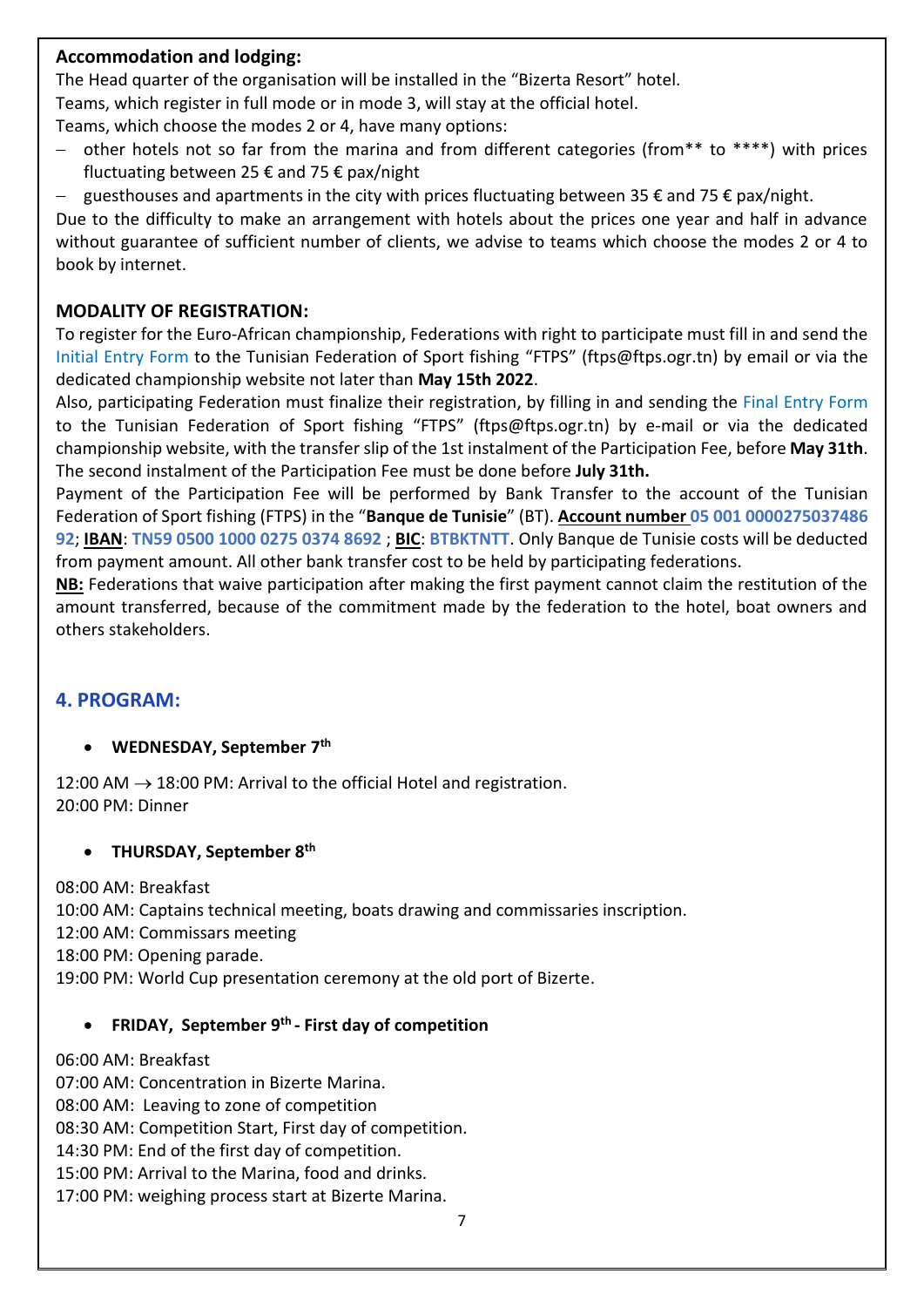#### 21:00 PM: Dinner at the hotel

#### • **SATURDAY, September 10th – Second day of competition**

06:00 AM: Breakfast

07:00 AM: Concentration in Bizerte Marina 08:00 AM: Leaving to zone of competition 09:00 AM: Competition start, Second day of competition. 15:00 PM: End of the second day of competition. 16:00 PM: Arrival to the Marina, food and drinks. 18:00 PM: Weighing process start at the hotel. 21:00 PM: Medals official Award. 22:00 PM: Closure dinner at official Hotel

#### • **SUNDAY, September 11th**

08:00 AM: Breakfast 11:00 AM: Leaving hotel.

**NOTE**- Timetables can be modified due to necessities.

#### **5. THE CHAMPIONSHIP**

The Spearfishing Euro-African championship will take place in two consecutive days of competition of five (5) hours each one, in the northern coast of Tunisia.

This geographic area will be divided in three (3) areas named "Competition areas", two (2) primary areas where competition will take place and one (1) reserve area in case the weather conditions make it unsafe for people and boats to operate in the primary areas. These areas will be named Zone A , Zone B and Reserve zone.

#### **Men and Women compete in the same areas but in the opposite order.**

The CMAS Technical Delegate will confirm the order of the competition areas the day preceding the first competition or not later than one hour before the start of the first competition day.

The CMAS Technical Delegate can, if he considers it necessary, reduce the time of the competition day, during the competition or at the start of the competition, for safety reasons, if weather conditions are severe.

Competition in one day will be valid if the time passed exceeds the two thirds of what is the scheduled for the competition in the day.

The championship will be valid when at least one valid competition day is completed.

The total suspension of a competition day is strictly a decision of CMAS technical delegate.

#### **BOATS:**

- Athletes can only use the boat provided by the Organization Committee or own boats accepted on registration. Another means of transportation is forbidden during the time of competition.
- − Each athlete will be provided with an official boat, taking in account that boats could be of diverse size and power.
- − Available boats, excluding athletes with own boat accepted by organizer, will be distributed by draw.
- − Captains are allowed to be in one of the boats assigned to own athletes, and they will be free to switch from one boat to another during the day of competition.
- − The boatmen act as commissioners.
- − In case of breakdown, only boats provided by the organisation will be replaced as far as possible. Complains about the substitute boat will not be accepted.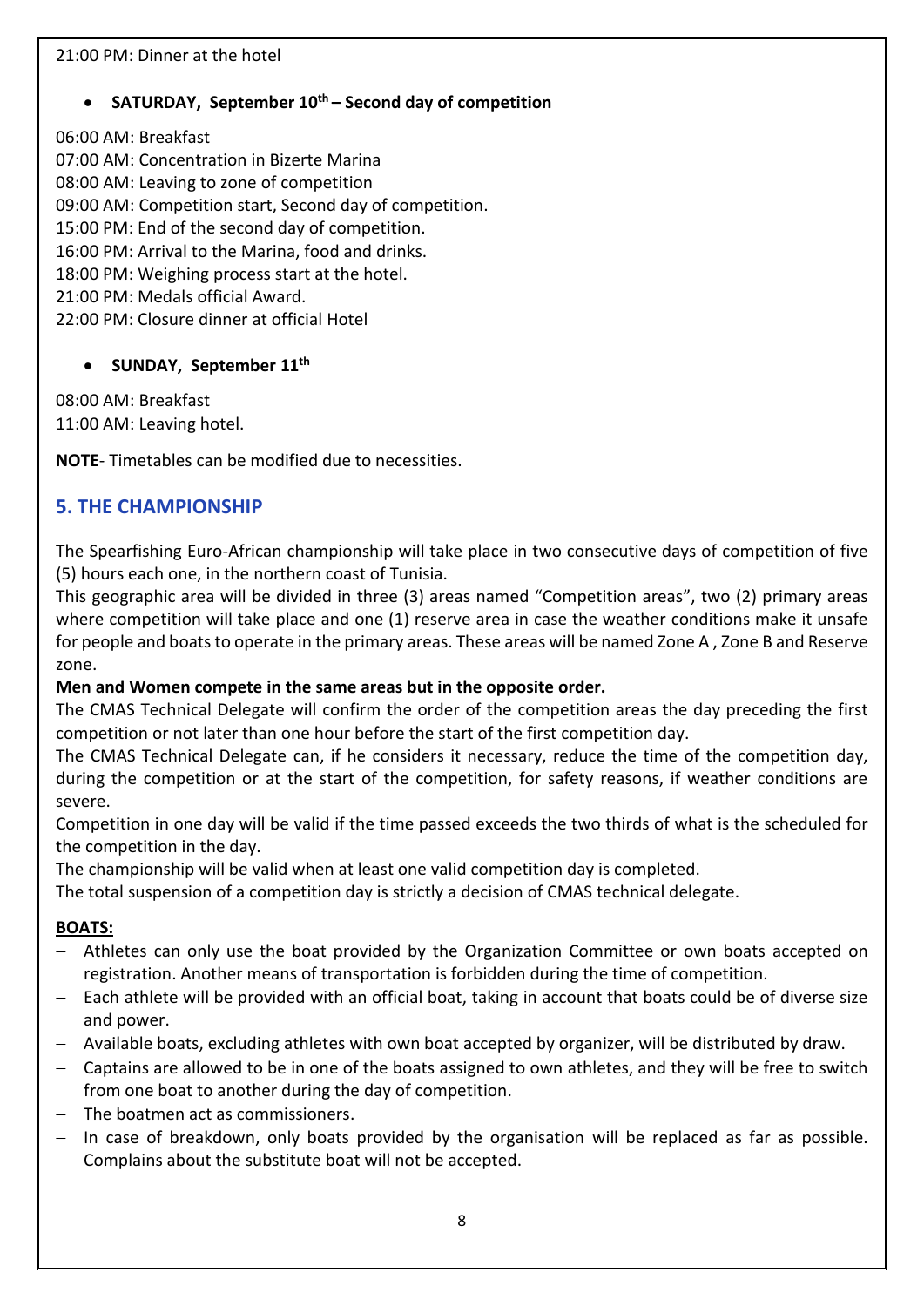- − Athletes, which bring their own boats, must attach a written notice when registering. Only boats with 150 maximum HP are authorized. Commissioners will be assigned to these boats by the organisation.
- The CMAS Technical Delegate will select the commissioners for the Tunisian athletes among other nations' available commissioners.
- − Each official boat will be assigned a reference number. It will be a reference number when using the radio signal transmitter during the competition.
- − Competitors are not allowed to change their boat.

The official visit period without fishing and taking guns in water are two weeks = 14 days + the day before the championship starts = 15 days: since August 24<sup>th</sup> to September 7<sup>th</sup> 2022 (both included).

#### **IT IS FORBIDDEN:**

- − To access the competition areas the day before the beginning of competition to all the competitors, members of delegation, commissaries, captains and other persons related to said persons.
- − To visit any competition area during official visit period using scuba diving apparel other than apnea, or using scooters or any underwater mean of propulsion.

#### **WARNING!!**

- − Concerning athletes who want to spearfish before competition, they need a spearfishing licence. They have to ask for it from the Tunisian federation (send or bring 1 photo, medical certificate, copy of passport, a document to fill and about 100 euros). There is no forbidden area close to the competition zones, but spearfishing in the competition area is forbidden to all competitors during the 60 days preceding the championship. Going to water without a speargun does not require a licence.
- − Tunisian legislation BANS THE GROUPER captures by spearfishing (except in the EA championship). During the training days, athletes shall aim other species; the quota allowed is 5kg per spearfisher / day. Commissioners from the Tunisian federation, coast guards or other competent authorities might inspect the boats.
- − Organization strongly recommends complying with the Tunisian Fishing legislation.
- Breaking the law will lead to expulsion from the competition as well as the fishing apparel confiscation and an administrative and financial punishment.
- − During the competition, the Commissioners are responsible for participants to comply with the Law.

### **6. ALLOWED APPAREL**

The use of an official buoy provided by the organizer committee is obligatory for all competitors in the sea during the time of the competition days.

In the event of losing the official buoy, the boat commissaries will request the organization for a spare official buoy, during that time the athlete must use another own buoy of similar dimensions, if not, he must wait on the boat.

#### **Only the use of following equipment is allowed:**

- 1. One boat for each athlete.
- 2. Spear guns, loaded by the athlete without help of other competitor or support of people on boat.
- 3. Diving fins
- 4. Mask.
- 5. Snorkel
- 6. Fast release weights belt.
- 7. Extra ballast weight that is always retrieved from sea bottom.
- 8. Gloves.
- 9. Buoy fish holder.
- 10. Spare arrows and hooks.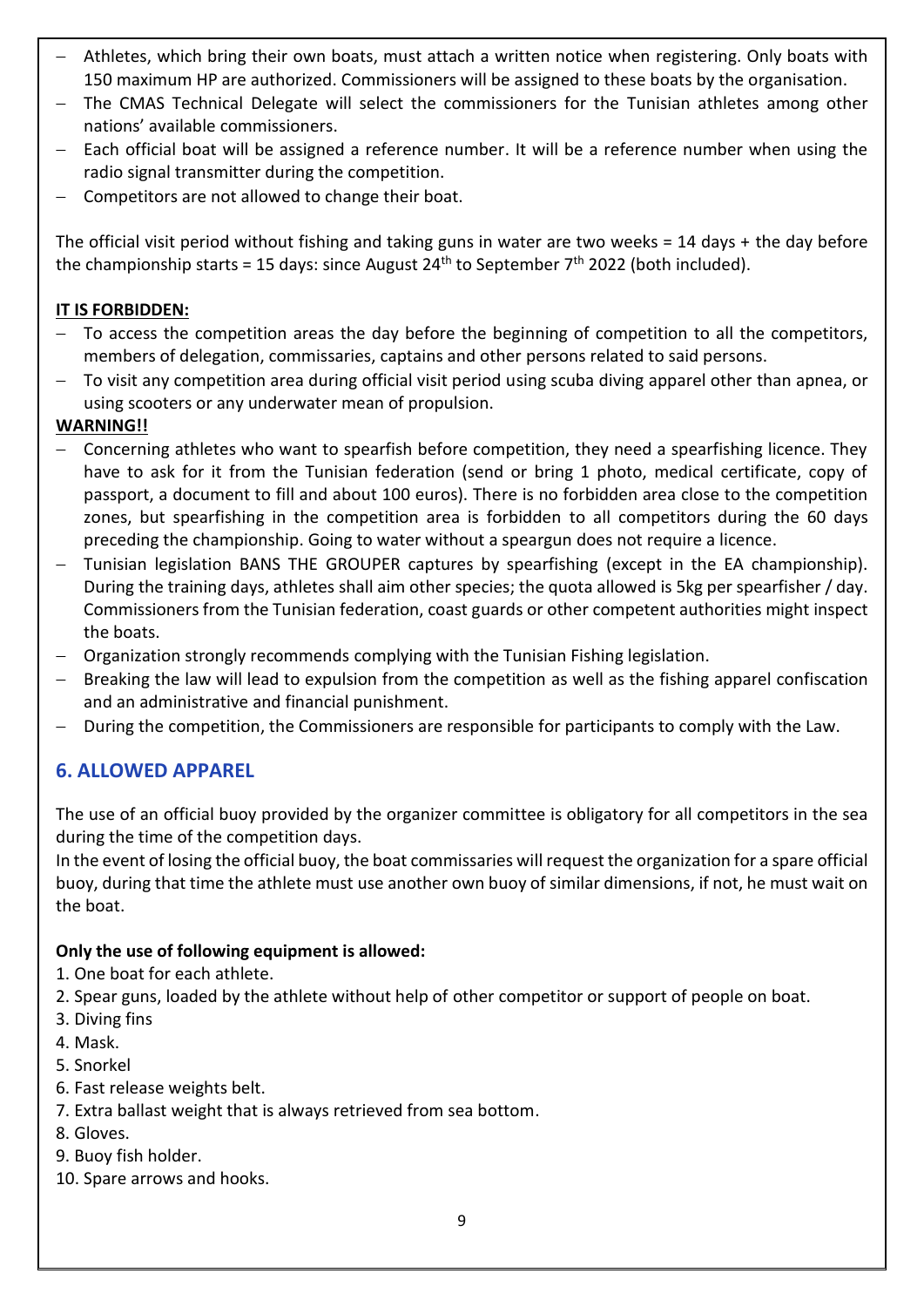11. Underwater watch and computer.

- 12. Echo sounder.
- 13. Isothermal wetsuit.
- 14. Diving knife.
- 15. It is recommended to have an icebox to keep the catches fresh.
- 16. Communication means (mobile phones, VHF transceivers, talky walky radio,…).
- 17. Global Position System (GPS).
- 18. Portable scale.
- 19. Flashlight / underwater torch.
- 20. Safety jacket\* gadget approved by CMAS.

\***NB**: The volunteer Athletes can wear the safety jacket in competition but once used it is synonym of disqualification for the athlete.

#### **It is forbidden:**

- To carry fish in the belt or any other place than the buoy or the boat.
- To be dragged by boat in the water against the current.
- Loaded spear gun out of water.
- To hung loaded spear gun on buoys.
- To use compressed air/oxygen for breathing from any kind of device or container in water or on the boat.

#### **COMPULSORY EQUIPMENTS:**

Tunisian Law requires the use of following equipment:

- Homologate safety float (buoy) or a spearfishing board.
- Red flag with a white line signalling underwater activity.

## **7. METHODS OF CONTROL**

Each athlete will be provided with a numbered official buoy when registering at the hotel, the use of that buoy is COMPULSORY during the days of the competition, athletes must not go further than 25 meters from their official buoy.

The organizer committee will give numbered bag or numbered wire to every athlete to keep the fish that will be sealed by the commissaries and delivered at the designated place for the collection of the catches at the end of each competition day, or at the time when an athlete decides to abandon the competition. In this event, it is compulsory that the athlete communicates his intention to the CMAS Technical Delegate or the Director of competition before leaving the competition area.

A number, the correspondent initials of the country and its flag, according to CMAS General Rules, will identify the boat of every athlete.

## **8. THE COMPETITION**

The Director of Competition will lead the journey of boats and competitors to the gathering point determined during the technical meeting of captains, in the middle of the zone of competition. The boat of the Director of Competition will leave the port of departure, followed by the boats of the athletes until arriving at the gathering point, where he will indicate the start of the competition with visual or/and sound signals.

All boats must follow the Director of Competition boat to and from the competition area.

Once all boats have arrived at the gathering point, there will be a new recount of the participants and the time for the start and the competition day will be communicated.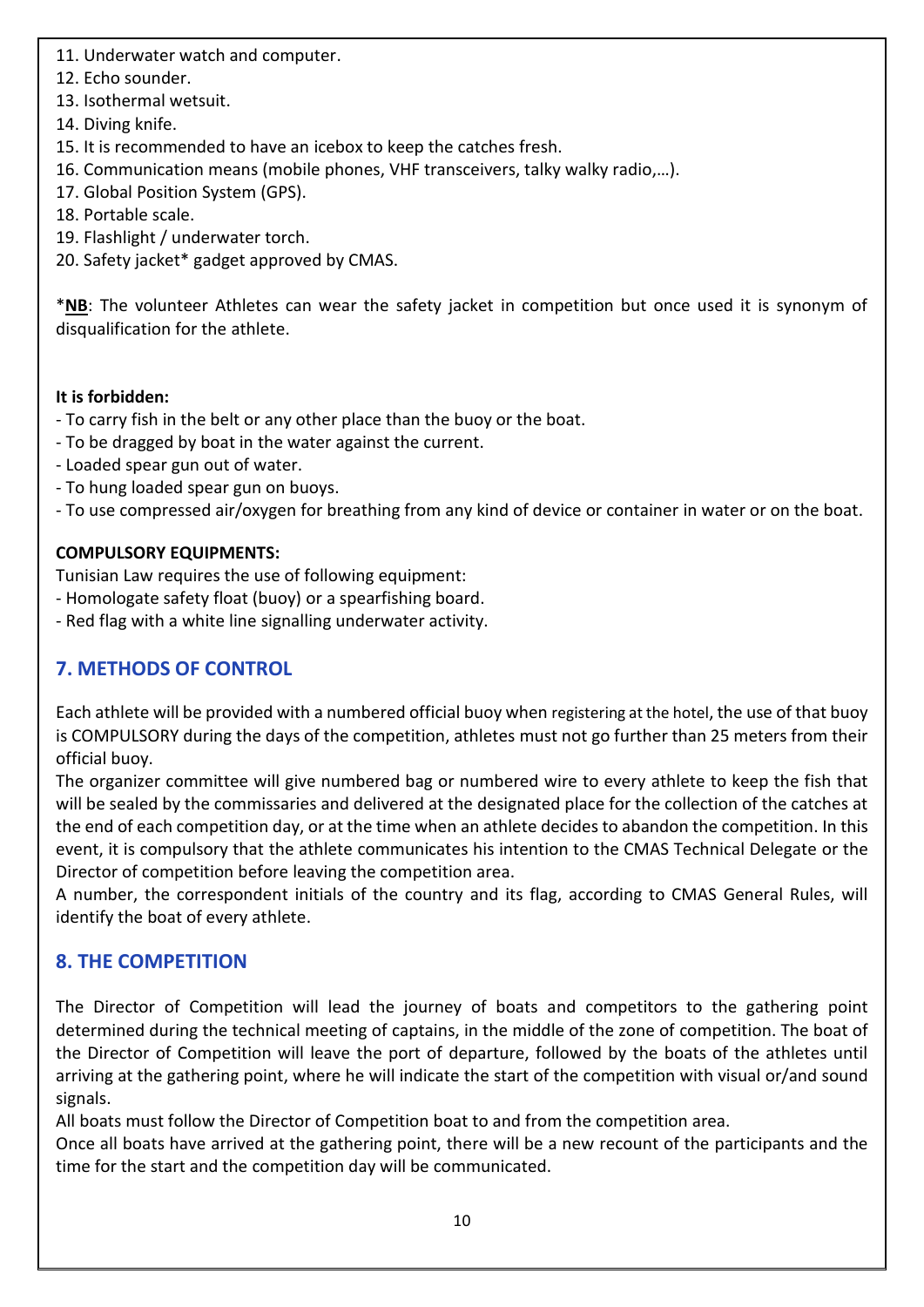The gathering point and the margins of time to arrive to the gathering point and pass the control once the fishing time has expired will also be reminded at that moment.

At the end of the competition, the Director of Competition will signal the end in the same mode. Boats of competitors must arrive to the precise gathering checkpoint 15 minutes after the end of the competition time. The CMAS Technical Delegate can set a different margin if sea conditions require it.

- **PENALIZATION FOR THE DELAY ON THE MARGINS OF TIME:**
	- − **Up to 5 minutes . . . . . . . . . . . . . . . . . . . . . . . . . . . . 2.000 points**
	- − **Every additional minute or fraction………………………500 points**
	- − **Over 15 minutes . . . . . . . . . . . . . . . . . . . . ………Disqualification**

The movement of the boats during the competition all the zone long must be keeping prudent distances with the other athletes and their buoys and at slow speed and respecting the distance in the radius of 35 meters of the buoy signalling one athlete.

#### **9. COMMISSARIES AND JUDGES**

All not identified situations in the present rules must be solved according to the international Spearfishing rules of CMAS.

For events not identified in the Particular or the General Rules, a decision will be taken and resolved by the International Jury/CMAS Technical Delegate for the Euro-African championship.

The competition Committee may be consulted by the CMAS Technical Delegate for expert advice at any moment, but the CMAS Technical Delegate will take his own decisions.

Commissaries of boats must fulfil the legal requirements and follow the orders of the CMAS Technical Delegate.

In the event of an athlete becoming tired or other circumstances obliging him to retire from the competition, he can only leave the competition after notifying the commissary in own boat or in the medical boat (if necessary) and the latter has to communicate the information to the CMAS Technical Delegate or the Director of competition.

During the competition, the official Main Boat will have flags in colours meaning:

**RED**: Emergence/Urgency

**WHITE**: End of competition.

**GREEN**: Request for mechanical help.

The official Main Boat may hoist a flag with the CMAS or the Euro-African championship logo to be recognizable.

After White flag and sound signal, all competitors must stop fishing activity and go on board the boat. If an athlete has to stay in water, he must stop the fishing activity and remove his mask from his face.

### **10. SCORING AND CLASSIFICATION**

− The calculation is done in two steps:

#### **STEP 1: Traditional Points (P.T.)**

The amount of points obtained by the captures in groups, calculated as follows: one point per gram of each valid catch plus the established bonuses.

The max valid weight for the scoring of the catches of any group will be 12500 g.

Catches that weigh more than 12500 gr will score this maximum value plus the bonus, although total real weight will be considered in the event of the existence of an award for the Biggest Catch.

#### **BONUSES:**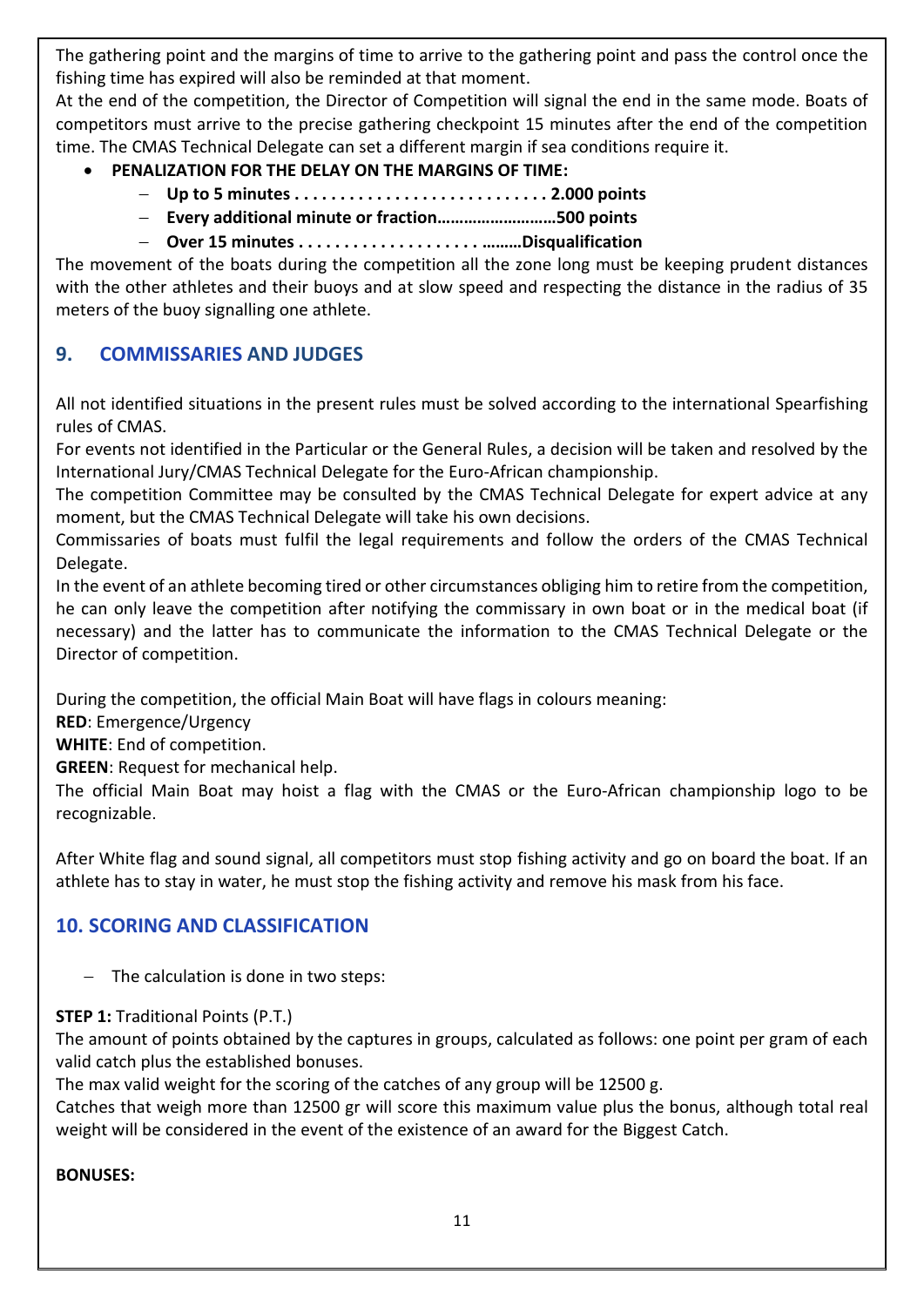· Each valid catch will have a 500 points bonus.

- · Each different species will have a 500 points bonus.
- · Additional bonus of 1000 points when the full quote of catches of a certain species is completed.

#### **STEP 2:** Percent Punctuation (P.P. %)

The total punctuation of each athlete on each day will be a percentage taking as reference the punctuation of the athlete with the highest score in that day of the competition.

The athlete who obtains the best punctuation will be credited with the 100% and the points of the rest of the athletes will be calculated as a prorata percentage of that punctuation. The percent values will be rounded up to the third decimal.

#### − **Formula for calculation the individual points:**

Punctuation of each athlete x 100

Punctuation of the first classified of the day

The classification will be calculated in points, following the precedent rules.

The athlete who presents his catches in a bag other than the official one provided by the organization, will be penalized by removing them from bag and water and will be the last at the order of weighing.

#### − **PENALTIES:**

· Any catch not reaching two thirds of the minimum weight of their category, will generate a penalty (negative points), equal to the minimum weight of the category/group.

· In the event of one fish exceeding the established limit of catches of one species, the two heavier catches of the species will be removed and the bonus per species will not be awarded.

· In the event of the established limit of catches in **Group 3** and **Group 5** have been exceeded, the penalty will be **disqualification from the championship.**

· If a competitor exceeds by two or more the limit of catches of one species, all the catches of the concerned species will be disqualified for the day of competition.

· Any catch that is not in the boat at the finish time of the competition is not considered a valid piece.

## **11. VALID, NON VALID AND BANNED SPECIES**

### **BANNED SPECIES**

Athletes are not allowed to fish any banned species by Tunisian law, as:

- − Red Tuna : Thunnus Maccoyii
- − Bluefin Tuna : Thunnus Thynnus
- − All kind of Octopus

Athletes are also not allowed to fish:

- − Cuttlefish : Sepia Lycidas
- − Squid: Decapodiformes
- − All kind of sharks
- − Swordfish : Xiphias gladius
- − Moonfish (Mola mola)

## **VALID SPECIES**

Six (6) groups are established according to specific minimum weight and maximum number of catches allowed in these Particular Rules.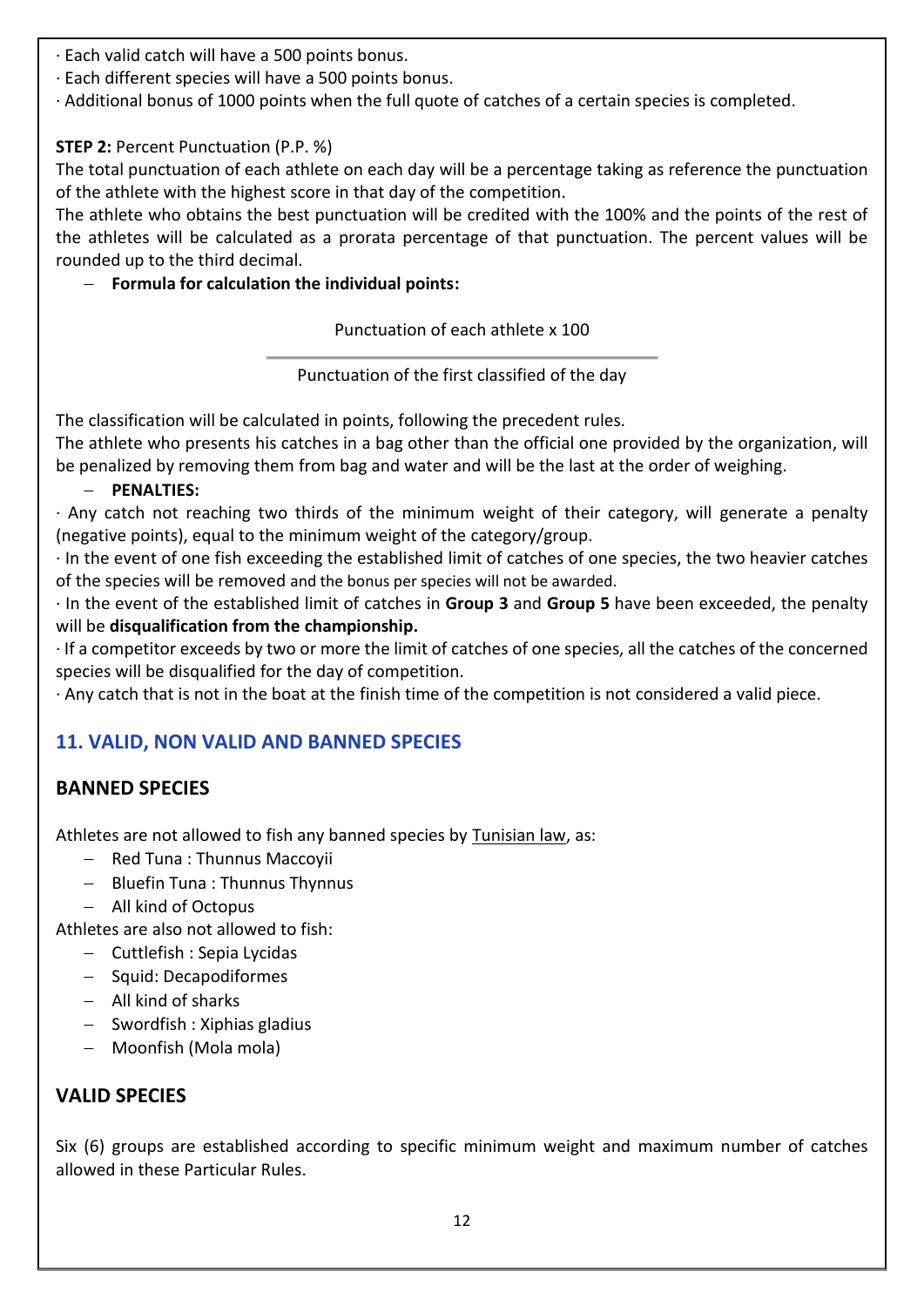Is considered valid species, any fish, caught alive and in freedom, **and is included in the Groups lists** 1-2-3- 4-5 as below. If a species does not appear in the group lists, it is NON-VALID species. The highest weight that provides points will be **12,5kg** for each piece.

## **GROUP 1**

- Minimum weight for the catches of this group is **500 grs**.
- Allowed maximum number of capture: **ten (10)** pieces per day **for each species**.
- Points:
	- − One point for every gram
	- − 500 points bonus for each catch
	- − 500 points bonus for each species.
	- − 1000 points bonus for full quota (10 valid) of same species.
- Min. weight without penalty: 335 grs.
- Penalty if weighing under 335 grs: **-500** points.
- Species are detailed in the following table:

| <b>ENGLISH NAME</b>          | <b>SCIENTIFIC NAME</b>        | <b>ARABIC NAME</b>    |
|------------------------------|-------------------------------|-----------------------|
| White Seabream               | <b>DIPLODUS SARGUS</b>        | صار قي / فولية / ليفي |
| <b>Sharpsnout Seabream</b>   | <b>DIPLODUS PUNTAZZO</b>      | معزة                  |
| Saddled Seabream             | <b>OBLADA MELANURA</b>        | كحلاية                |
| Seabream                     | <b>DIPLODUS VULGARIS</b>      | شرقوت                 |
| Gilthead Seabream            | <b>SPARUS AURATUS</b>         | وراطة / جراف / ورقة   |
| Zebra seabream               | <b>DIPLODUS CERVINUS</b>      | سردوك / عروس          |
| <b>Mullets</b>               | MUGILIDAE (FAMILLE)           | بوري بأنواعه          |
| <b>Bass</b>                  | <b>DISCENTRARCHUS</b>         | قاروس بنوعيه          |
| <b>Brown Meagre</b>          | <b>SCIAENA UMBRA</b>          | غراب                  |
| Shi Drum                     | <b>UMBRINA CIRROSA</b>        | غر اب أبيض            |
| Mediterranean horse mackerel | <b>TRACHURUS TRACHURUS</b>    | شورو                  |
| Salema                       | <b>SARPA SALPA</b>            | شلبة                  |
| Slender Rockfish             | <b>SCORPEANA</b>              | بوكشاش                |
| Mackerel                     | SCOMBER (scombrus, japonicus) | سكمبر <i>ي  </i> غزال |
| Atlantic bonito              | SARDRA SARDA / AUSTRALIS      | بالاميت               |
| John Dory                    | <b>ZEUS FABER</b>             | حوت سيدي سليمان       |
| All Wrasses                  | LABRIDAE (FAMILLE)            | خضراية                |
| <b>Stripped Seabream</b>     | <b>LITHOGNATUS MORMYRUS</b>   | منكوس                 |
| <b>Black Seabream</b>        | SPONDYLOSOMA CANTHARUS        | طنوت /وراطة كحلة      |
| Forkbeard                    | PHYCIS PHYCIS                 | مزداية                |
| Pandora                      | PAGELLUS (erythrinus, acarne) | مرجان                 |
| <b>Mullus Surmuletus</b>     | MULLUS (surmuletus, barbatus) | تريلية                |
| <b>Parrot Fish</b>           | <b>SPARISOMA CRETENSE</b>     | بباغيو                |
| Largeye Dentex               | <b>DENTEX MACROPHTHALMUS</b>  | جغالي بو العينين      |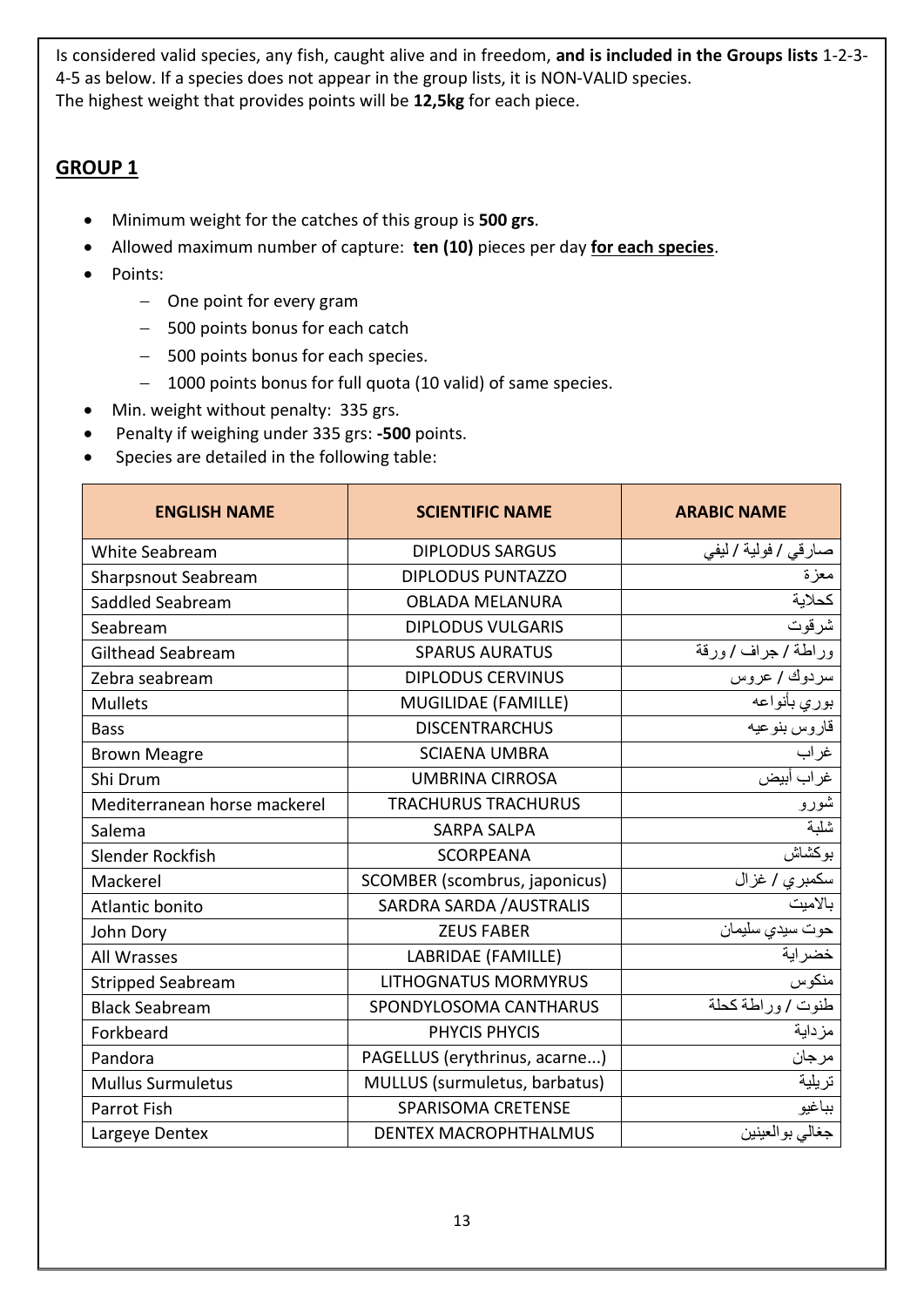## **GROUP 2**

- Minimum weight for the catches of this group is **1000 grs**.
- Allowed maximum number of capture: **five (5)** pieces per day **for each species**.
- Points:
	- − One point for every gram
	- − 500 points bonus for each catch
	- − 500 points bonus for each species.
	- − 1000 points bonus for full quota (5 valid) of same species.
- Min. weight without penalty: 667 grs.
- Penalty if weighing under 667 grs: **-1000** points.
- Species are detailed in the following table:

| <b>ENGLISH NAME</b>           | <b>SCIENTIFIC NAME</b>                   | <b>ARABIC NAME</b>           |
|-------------------------------|------------------------------------------|------------------------------|
| <b>Common Dolphinfish</b>     | <b>CORYPHAENA HYPPURUS</b>               | أمبوكة                       |
| Amberjack                     | <b>SERIOLA DUMERILI</b>                  | شولة / بشليمون / صفراية      |
| Lichia Amia                   | LICHIA AMIA                              | قربة / قلعاية                |
| Bigeye Jack / Bigeye Trevally | <b>ARANX SEXFASCIATUSOC</b>              | بیشی شورو/شباط / شرب         |
| <b>Bluefish</b>               | POMATORMUS SALTATOR                      | قراض / سرة                   |
| <b>Barracuda</b>              | SPHYRAENA SPHYRAENA                      | بارا كودا                    |
| Grey triggerfish              | <b>BALISTE</b> (capriscus, carolinensis) | حلوف / فارة                  |
| <b>Dentex Gibbosus</b>        | <b>DENTEX GIBBOSUS</b>                   | جغالي بوراس                  |
| <b>Common Dentex</b>          | <b>DENTEX DENTEX</b>                     | دنديق / قر فال / قطوس        |
| Seabream                      | <b>PAGRUS (FAMILLE)</b>                  | جغالبي بأنواعه (باقري/ عروس) |

#### **GROUP 3**

- Minimum weight for the catches of this group is **2000 grs**.
- Allowed maximum number of capture: **five (5)** pieces per day **for allspecies**.
- Points:
	- − One point for every gram
	- − 500 points bonus for each catch
	- − 500 points bonus for each species.
	- − 1000 points bonus for full quota (5 valid) from group 3.
- Min. weight without penalty: 1334 grs.
- Penalty if weighing under 1334 grs: **-2000** points.
- Species are detailed in the following table: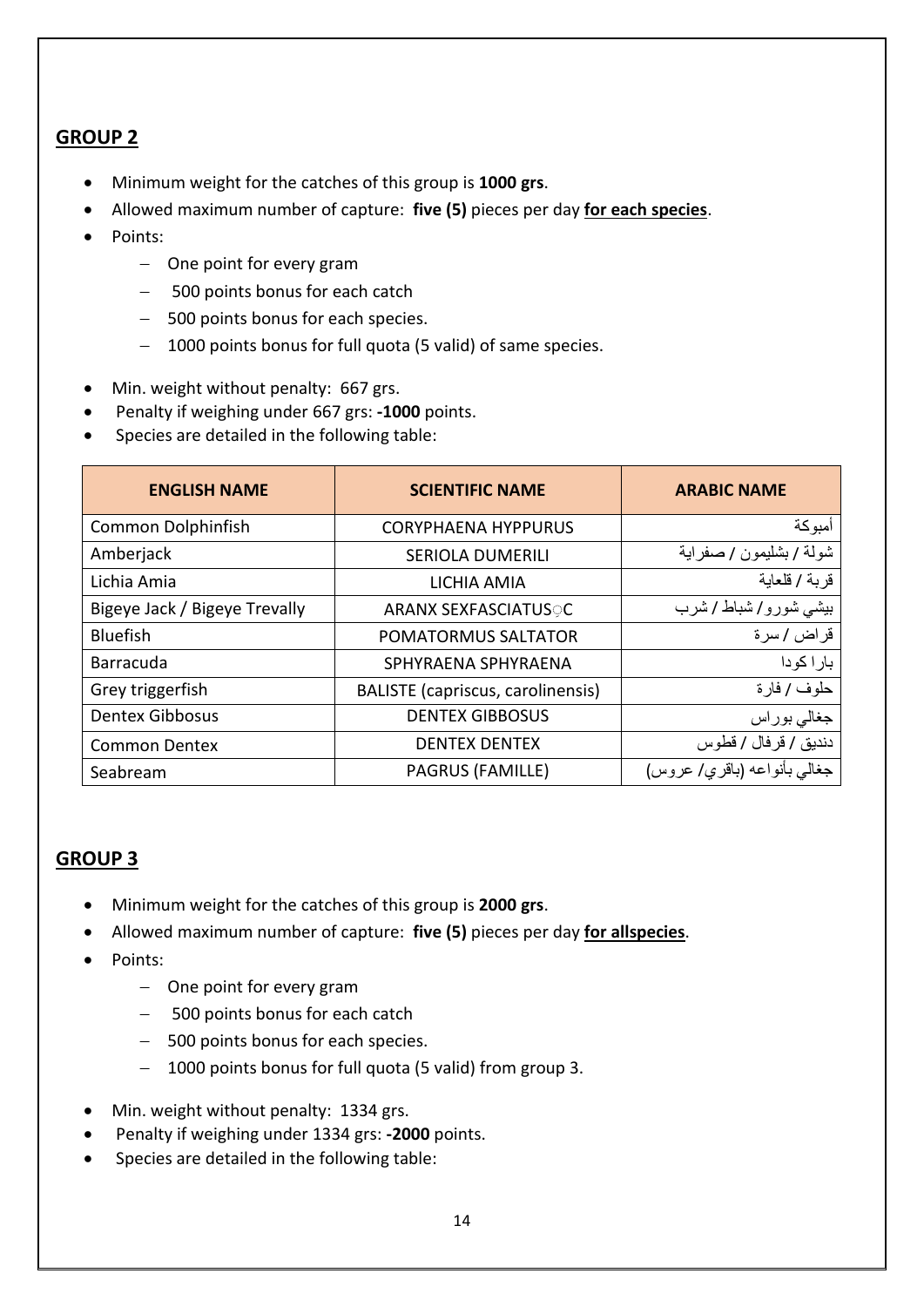| <b>ENGLISH NAME</b>       | <b>SCIENTIFIC NAME</b>     | <b>ARABIC NAME</b> |
|---------------------------|----------------------------|--------------------|
| <b>Blacktip Grouper</b>   | EPINEPHELUS ALEXANDRINUS   |                    |
| <b>Goldblotch Grouper</b> | <b>EPINEPHELUS COSTAE</b>  | باداش \ ذيب        |
| Long-tooth Grouper        | <b>EPINEPHELUS CANINUS</b> |                    |
| <b>Motled Grouper</b>     | <b>MYCTEROPERCA RUBRA</b>  |                    |
| <b>White Grouper</b>      | <b>EPINEPHELUS AENEUS</b>  | منانى ابيض         |

## **GROUP 4**

- Minimum weight for the catches of this group is **2000 grs**.
- Allowed maximum number of capture: **two (2)** pieces per day **for each species**.
- Points:
	- − 1000 points for each catch, whatever the valid weight.
	- − 500 points bonus for each catch.
	- − 500 points bonus for each species.
	- − 1000 points bonus for full quota (2valid) of same species.
- Min. weight without penalty: 1334 grs.
- Penalty if weighing under 1334 grs: **-2000** points.
- Species are detailed in the following table:

| <b>ENGLISH NAME</b> | <b>SCIENTIFIC NAME</b> | <b>ARABIC NAME</b> |
|---------------------|------------------------|--------------------|
| Moray Eel           | MURAENA HELENA         |                    |
| Conger Eel          | <b>CONGER CONGER</b>   | قر نقو             |

## **GROUP 5**

- Minimum weight for the catches of this group is **7000 grs**.
- Allowed maximum number of capture: **two (2)** pieces per day **for each species**.
- Points:
	- − One point for every gram
	- − 500 points bonus for each catch
	- − 500 points bonus for each species.
	- − 1000 points bonus for full quota (2 valid) of same species.
- Min. weight without penalty: 4666 grs.
- Penalty if weighing under 4666 grs: **-7000** points.
- Species are detailed in the table:

| <b>ENGLISH NAME</b> | <b>SCIENTIFIC NAME</b> | <b>ARABIC NAME</b> |
|---------------------|------------------------|--------------------|
|---------------------|------------------------|--------------------|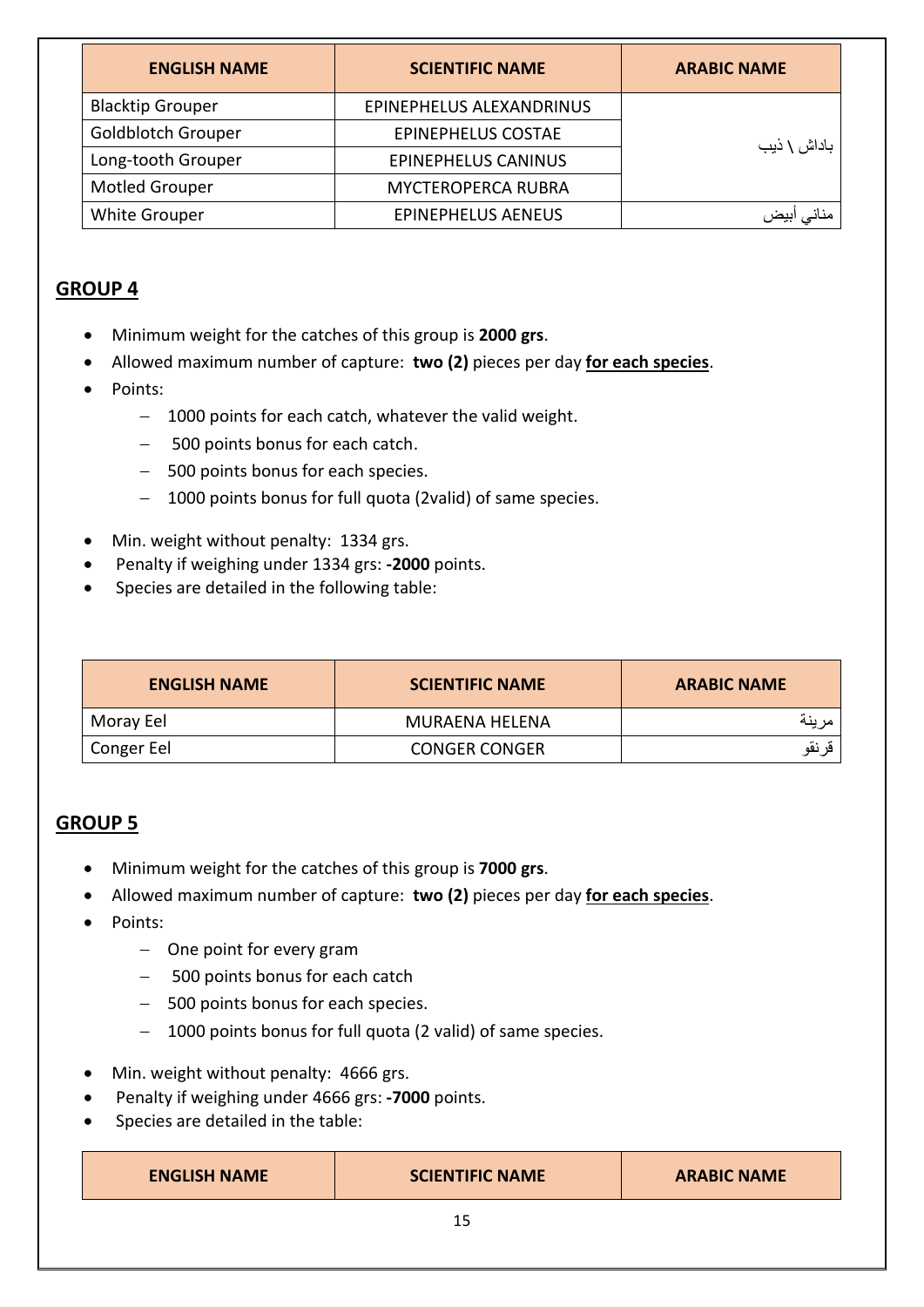| Dusky Grouper | <b>EPINEPHELUS MARGINATUS</b> |  |
|---------------|-------------------------------|--|

#### **GROUP 6**

- Minimum weight for the catches of this group is **5000 grs**.
- Allowed maximum number of capture: **five (5)** pieces per day **for each species**.
- Points:
	- − One point for every gram
	- − 500 points bonus for each catch
	- − 500 points bonus for each species.
	- − 1000 points bonus for full quota (2 valid) of same species.
- Min. weight without penalty: 3333 grs.
- Penalty if weighing under 3333 grs: **-5000** points.
- Species are detailed in the table:

| <b>ENGLISH NAME</b>        | <b>SCIENTIFIC NAME</b> | <b>ARABIC NAME</b> |
|----------------------------|------------------------|--------------------|
| Meagre / Jewfish / Corvina | ARGYROSOMUS REGIUS     | فيغو الاج          |

#### **FINAL RANKING**

Only Individual and Nation classification is awarded by CMAS. Other classification, if made by the organisation, will be honorific and non-official.

**Individual ranking**: It is determined by the sum of the percentage points obtained in the two competition days. In case of a tie in points, the athlete with the highest number of catches is advantaged. If the number of catches is equal, the athlete with the highest number is advantaged.

**Nation ranking:** It is determined by the sum of the points obtained by all the athletes of a nation team in the two competition days. In case of a tie in points, the team with the highest number of catches is advantaged. If the number of catches is equal, the team with the highest number is advantaged.

#### **12. REGULATORY FRAMEWORK AND SANCTIONS**

 During the Euro-African Spearfishing championship, the national teams and their members must follow these Particular Rules and the CMAS Spear Fishing General Rules. They also must observe the local Tunisian laws.

The CMAS Technical delegate, Director of Competition and commissaries, will be in charge to enforce respect of the rules. Following the boat commissaries or the competition director report to the CMAS Technical Delegate of any wrongful behaviour, the latter can decide a WARNING or a DISQUALIFICATION (for the day OR the whole Euro-African championship).

#### **DISCIPLINE:**

#### **Behaviours punishable with a WARNING:**

− To arrive late at the control points planned by the Organization.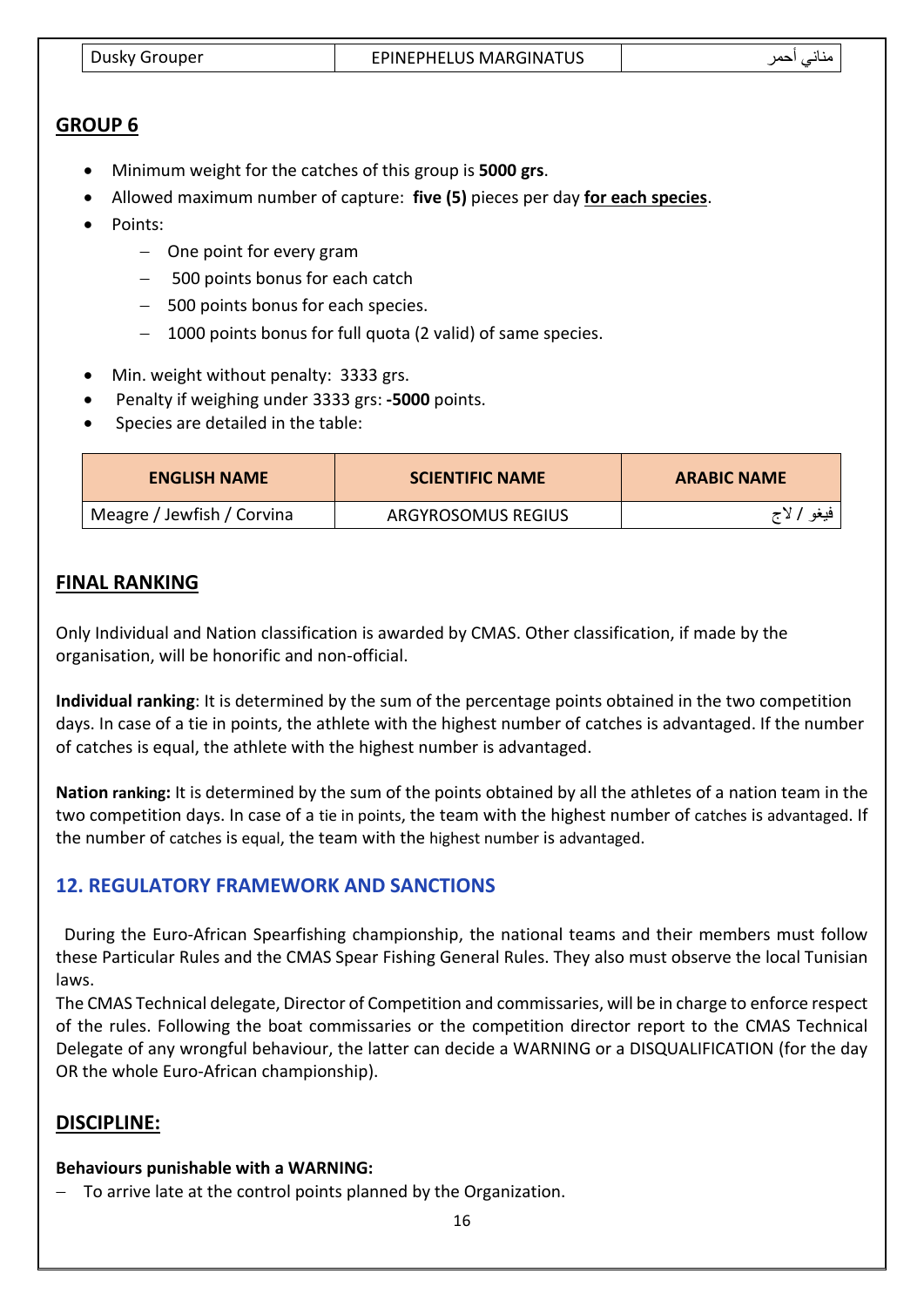- For incorrect behaviour towards other competitors or the Judges.
- To move away more than 25 meters from his official buoy.
- To load or to maintain his spear gun in loaded position on ground or on the boat.
- To have a means of signal indication not in conformity with the Rules.
- To not declare to have caught the total number allowed for a certain species of fish, as stated in the Particular Rules.
- − During the time of competition, going out of the limits of the competition zone up toa distance where this could be considered as accidental and not intentional.
- − To have obtained help to recover the official buoy from anyone on board of own boat, during the time the competitor is diving or in surface (no warning for any help when competitor is on board of own boat).
- − To present for weighing a fish speared by another competitor and left at the surface or at the bottom with evident signalization or a fish that was brought to the surface after the lapse of the competition time. The fish will not count and will be invalid.
- − To present the catch in a bag, with or without water, different than the one provided by the organization. Apart from the warning, the catch will be weighed at the end of the weighing after removal of the bag and the water.
- To violate any other provision in the rules not specifically provided for in this Discipline Rules.

#### **Behaviours punishable with DISQUALIFICATION FOR THE DAY:**

- − Two warnings of CMAS Technical Delegate for any reason in the same day, leads to immediate disqualification in the day.
- − Carrying fish in the belt or keeping catches at any place out of boat or official buoy.
- To return after the finish time for the end of the competition without major force justification: time to return to be established according to length of zone and sea conditions.
- During the time of competition, going out of the limits of the competition zone beyond a distance where this is considered as intentional.
- − The athlete that presents a higher number of catches with penalty than valid catches weighed.
- Leaving the competition zone before scheduled ending time or without passing check control of arrival, without getting permission of CMAS Technical Delegate or Director of the competition, through Boat Commissar demand.
- To stay in sea after the official time of day of competition, even not accepting the signals of end of time from Boat Commissar.
- − To be dragged by boat in the water against the current.
- − To use the Freediver Recovery Vest without previous notification of the CMAS Technical Delegate and initialling of its gas capsule..
- − To inflate the Freediver Recovery Vest (even if by accident) or not to present its gas capsule for inspection after the end of each competition day..
- To use electric winch or other electric device to lift the weight from the bottom.
- − To use gps/motor (Minn Kota) machine that keeps boat at the same spot (electric anchor).

### **Behaviours punishable with TOTAL DISQUALIFICATION (Deleted from official classification):**

- To fish species prohibited by the national legislation or infringement of any fishing local law.
- − Return or leave in water catches of any kind / category: not valid, forbidden or valid species of any weight.
- To be in the Competition Zone, with or without speargun, before the Official start time in the days of competition or precedent day.
- − All those who committed offences before the beginning of the competition will not be allowed to take part in the competition.
- To dive clearly out of limits of the official zone during the competition.
- − Weighing fraud.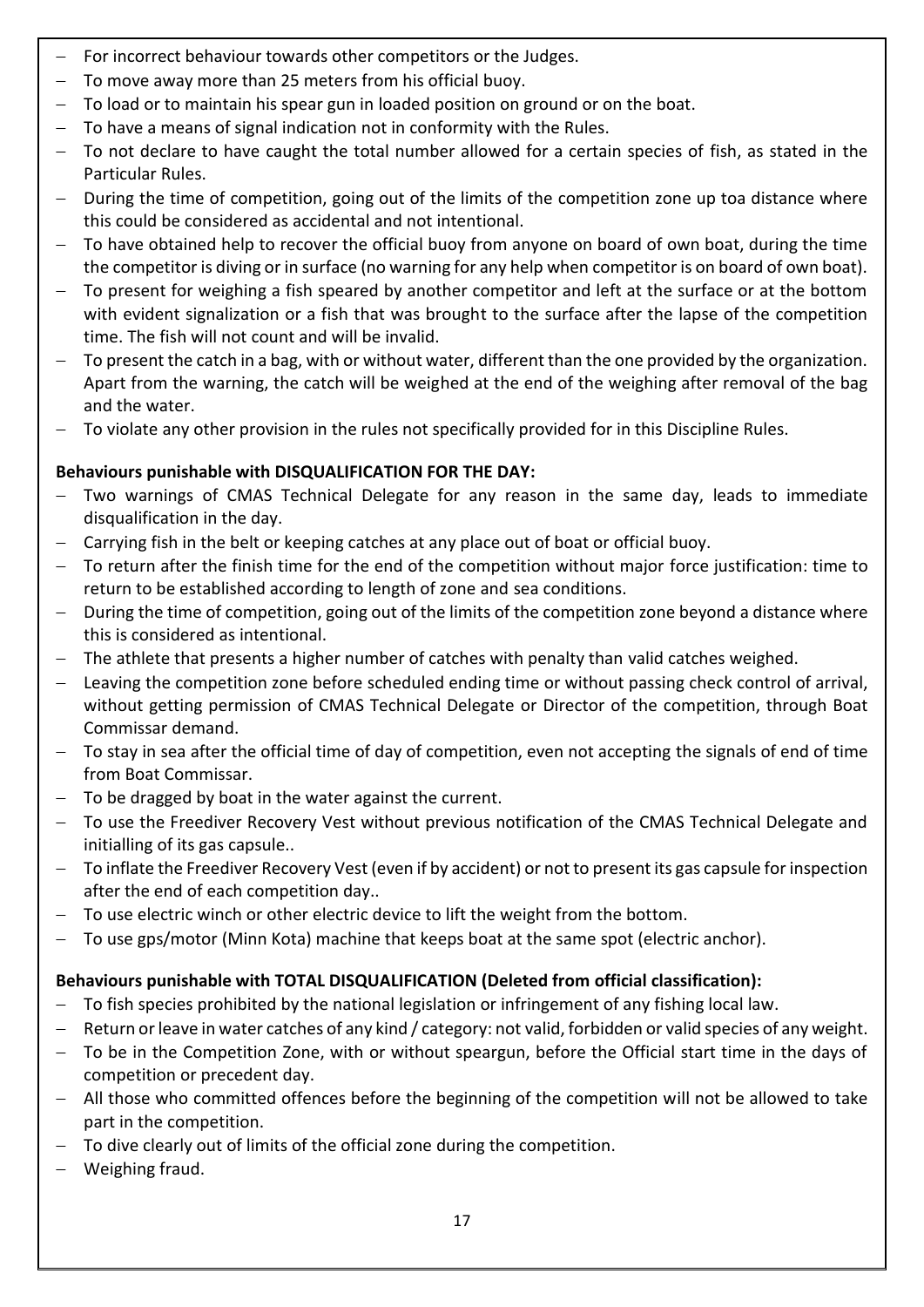- The use, during official time of competition as well as along the official period of zone visit before the Euro-African championship:
	- **· of exploding head and / or any gadget with explosive power.**
	- **· of spearguns with explosive gas or any system which is not loaded by human physical effort.**
	- **· of any diving breathing system.**
	- **· of any submarine propeller gadget.**
- − Aggression towards other Competitors, the Judges or the Members of the Organization before the start or during the competition.
- Replacement of the catches of the regulated species or exchanged between athletes.

### **COMPLAINTS**

- · Participants have the right to make a complaint to the Jury.
- · Only the team's Captain can make the complaint.
- · All complaints must be accompanied by a 100 € deposit, fixed by CMAS.
- · A complaint must be submitted in writing to the CMAS International Judge (using English, French or Spanish) during the following periods:
- 1) Before the weighing start time (complaints about competition).
- 2) During the weighing operations (complaints about weighing).
- 3) After the classification publication (complaints about classification).

The complaint about classification must be notified to the CMAS International Judge (with 100  $\epsilon$  deposit) within 30 minutes following the Classification publication in order to postpone the award ceremony.

If the complaint is accepted, the 100  $\epsilon$  deposit will be refunded. If not, the cash deposit will remain with CMAS.

### **13. COMPETITION AND RESERVE ZONES**

The CMAS Euro-African Spearfishing championship will take place in the days 07, 08, 09 and 11<sup>th</sup> of September 2021.

It will be held in Bizerte, on the northern coast of Tunisia.

The competition will take place in two different zones (A & B) situated in the N/W of Bizerte. In case of inconvenient weather, a reserve zone is planned at the East of Bizerte.

**The Men and Women competitions will take place in the same areas, at the same time.**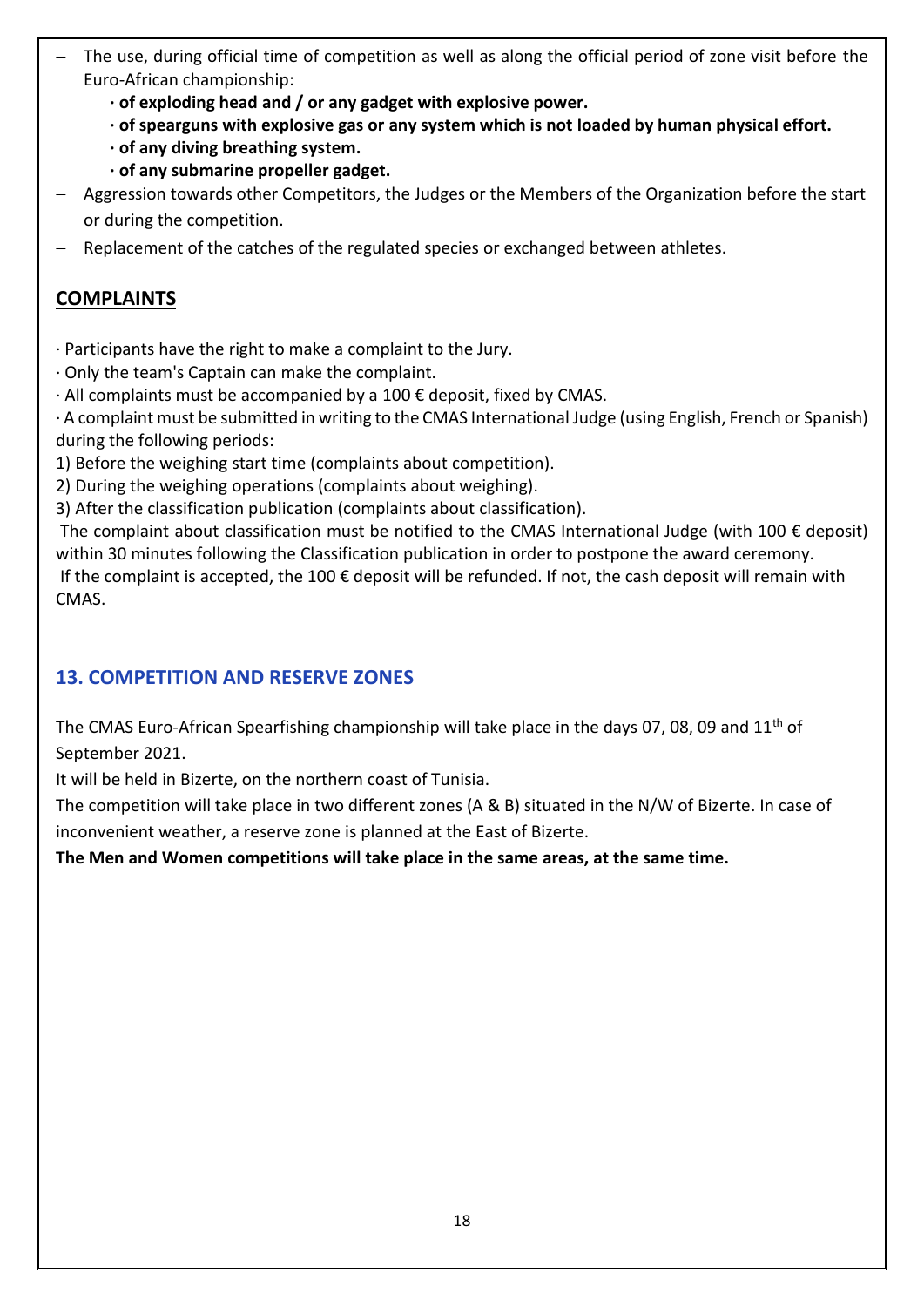## **ZONE A: First day of competition, the zone will be that detailed in map**:

− **EAST STRAIGHT LINE LIMIT** N 37° 20.86´— E 09 50.24´ N 37° 21.93´— E 09 50.24´ − **WEST STRAIGHT LINE LIMIT** N 37° 21.47´— E 09 44.45´ N 37° 22.21´— E 09 44.45´

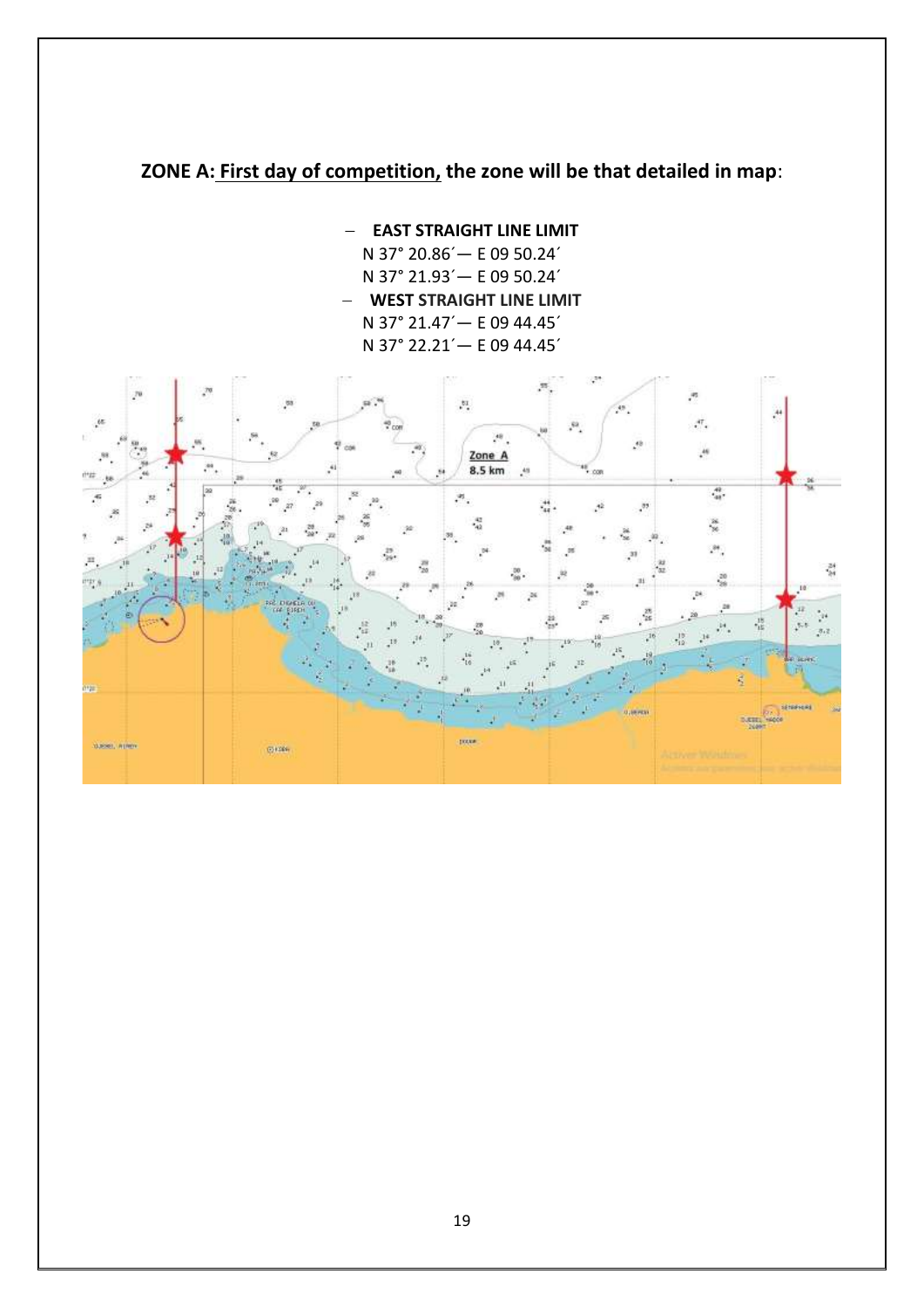

## **ZONE B: The second day of the competition will be as detailed:**

− **EAST STRAIGHT LINE LIMIT** N 37°21.46´—E 09 44.45´ N 37°22.20´—E 09 44.45´ − **WESTSTRAIGHT LINE LIMIT** N 37° 20.56´— E 09 39.00´ N 37° 21.54´— E 09 39.00´

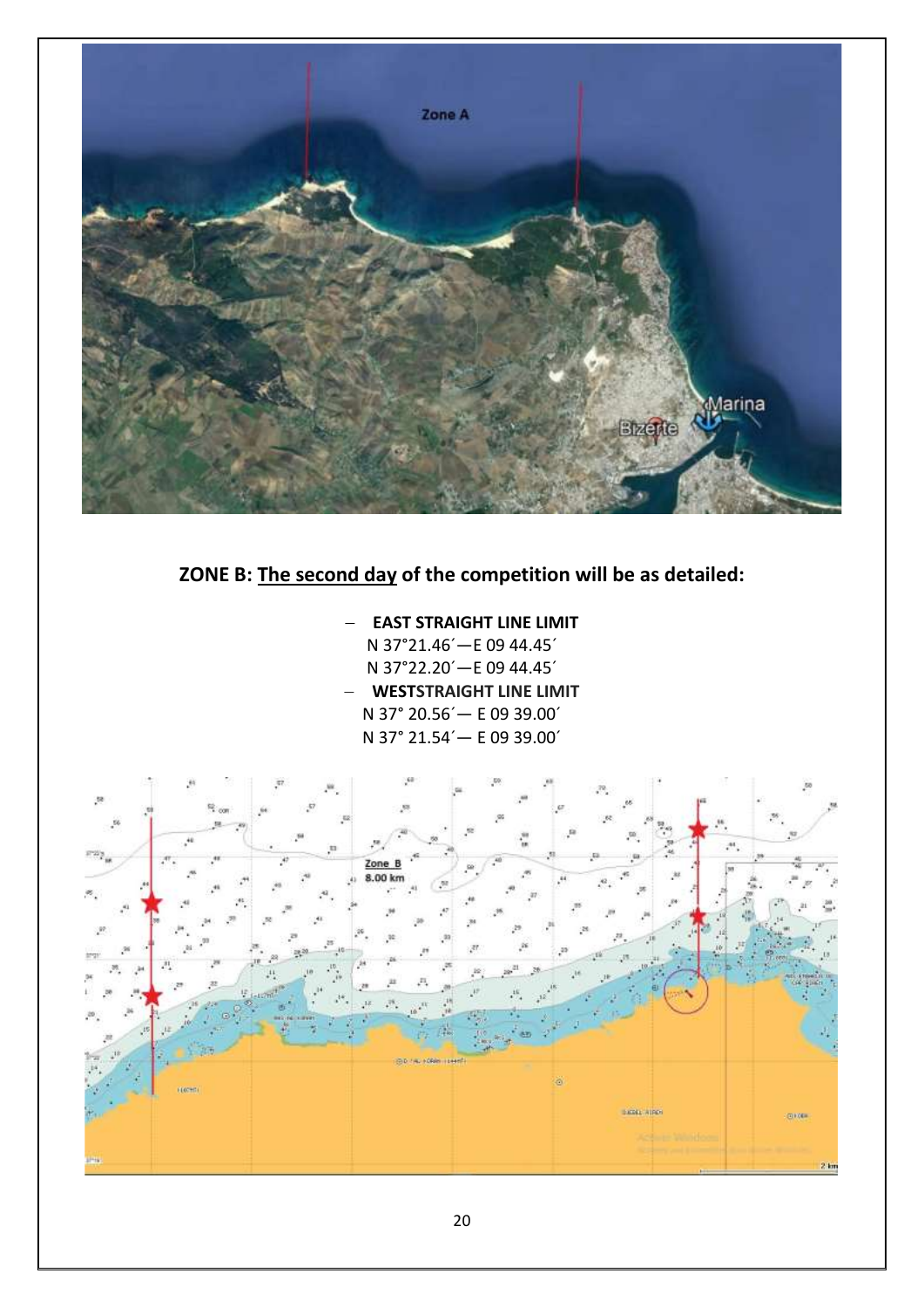

## **RESERVE ZONE WILL BE EASTZONE,will be as detailed:**

#### − **EAST STRAIGHT LINE LIMIT**

N 37° 16.30´— E 10 04.26´ N 37° 17.63´— E 1005.16´ − **WEST STRAIGHT LINE LIMIT** N 37° 13.33´— E 1010.23´ N 37° 14.42´— E 1010.91´

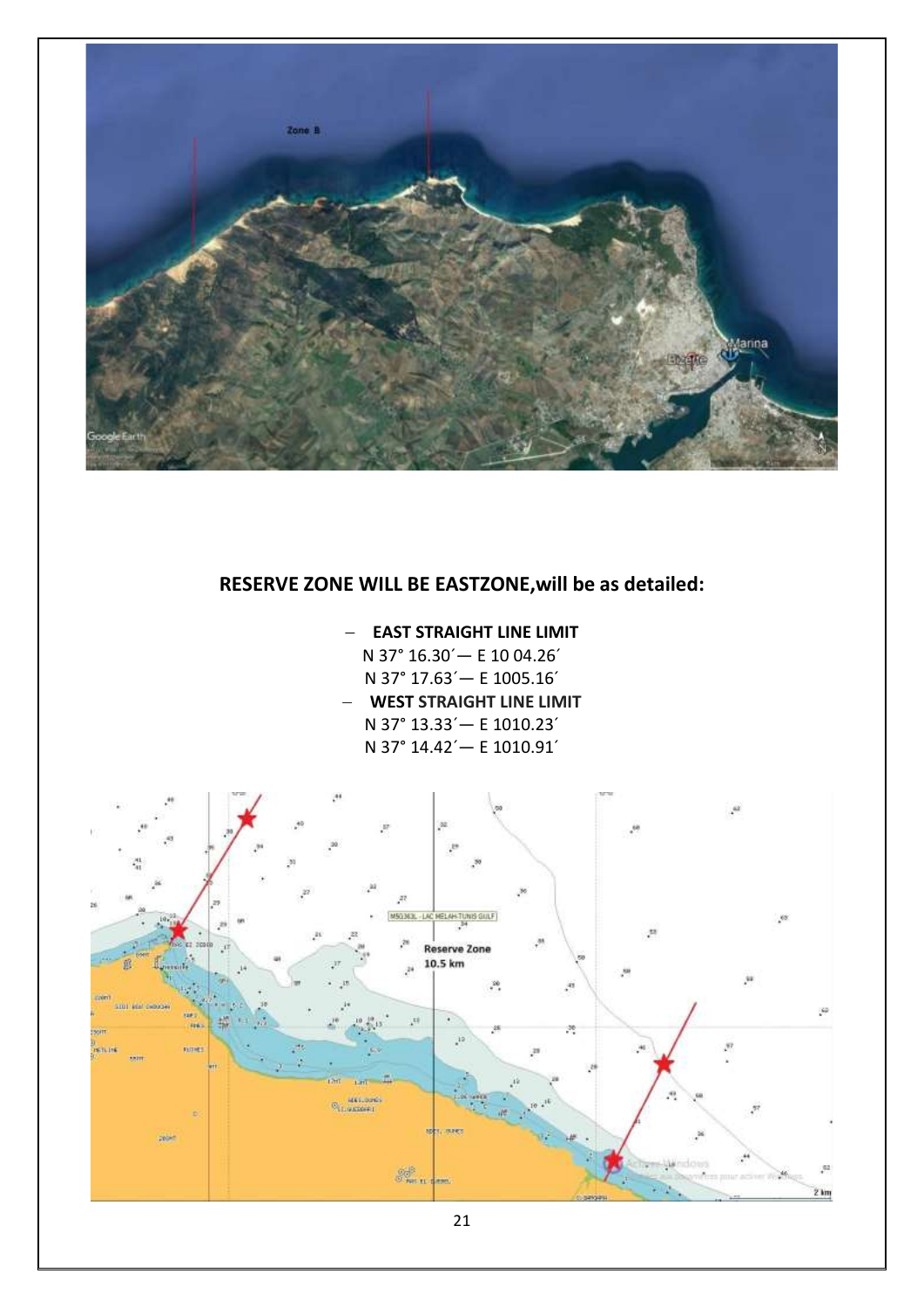

### **14. ANTI-DOPING CONTROL**

During the competition, anti- doping control may take place, according to the rules of the CMAS and the WADA.

#### **15. RULES AND INTERPRETATION**

The CMAS general rules for Spear Fishing will be used as the norm for any issue not regulated in this Particular Rules.

#### **16. RESPONSIBILITIES**

The Underwater Activities Worldwide Confederation CMAS, FTPS, the CAP Bizerte, the Competition authorities and the organizer committee will not be accountable of eventual accidents, personal or material losses affecting to competitors or third persons that happens before, during and at the end of the Euro-African Spearfishing championship.

Competitors are going to accept all rules and norms detailed in this Particular Rules by signature at the moment of the final inscription, as well as any additional instruction coming from organization committee, FTPS or CMAS Technical Delegate.

### **17**. **ORGANIZATION CONTACT DATA**

Our federation is honoured to clarify all your doubts; we are at your service.

− "Fédération Tunisienne des Pêches Sportives" (FTPS) **Tel: +216 71 900984**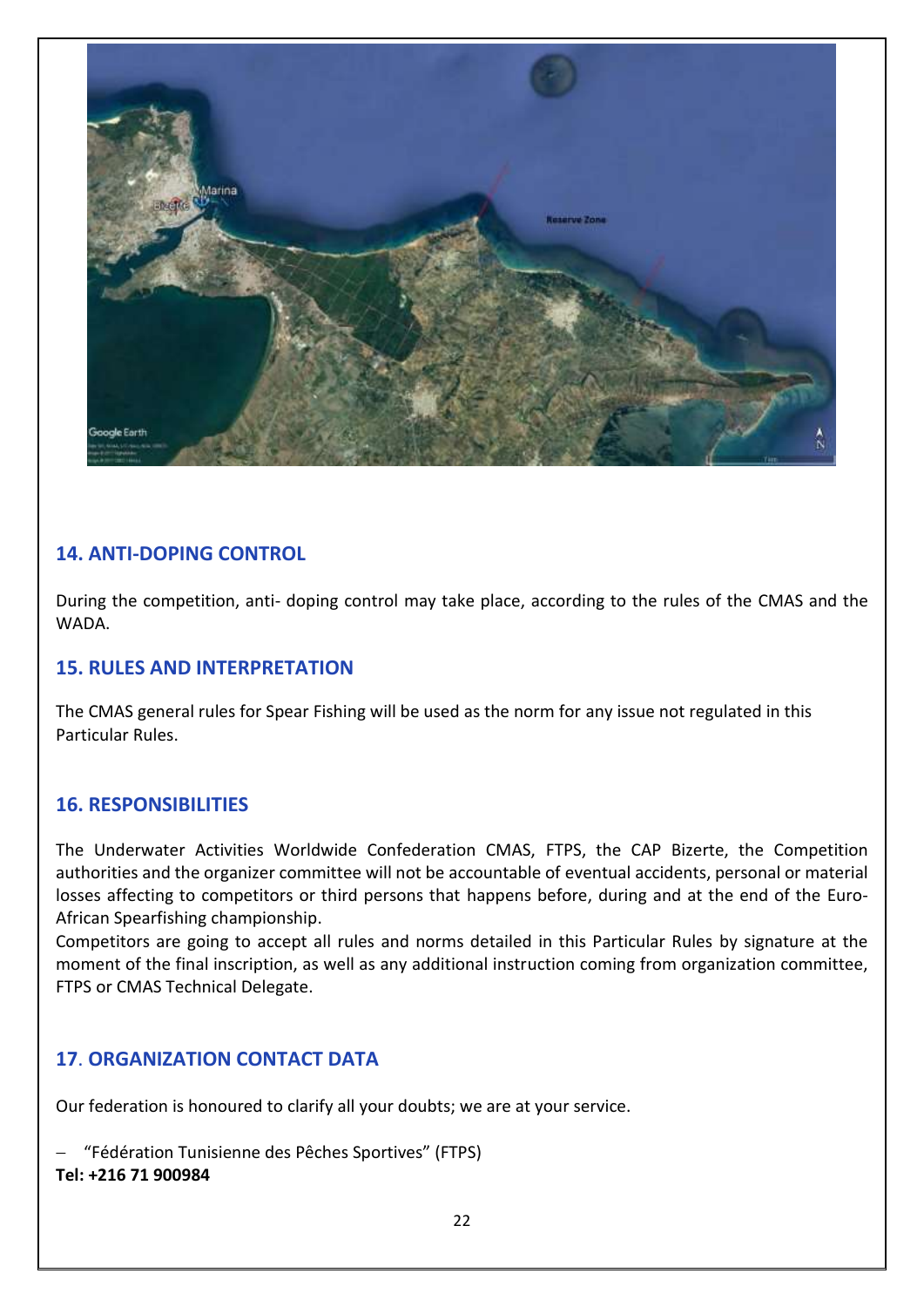## **Fax : +216 71 900986**

**Email :** [ftps@ftps.org.tn](mailto:ftps@ftps.org.tn)

− Director of the Competition: Mr Fathi Jebalia **Mobile : +216 98 243950 Email :** [ftps@ftps.org.tn](mailto:ftps@ftps.org.tn)

− Technical Manager: Mr Rifaat Bahri **Mobile : +216 95 533180 Email :**[rifaat.bahri@gmail.com](mailto:rifaat.bahri@gmail.com)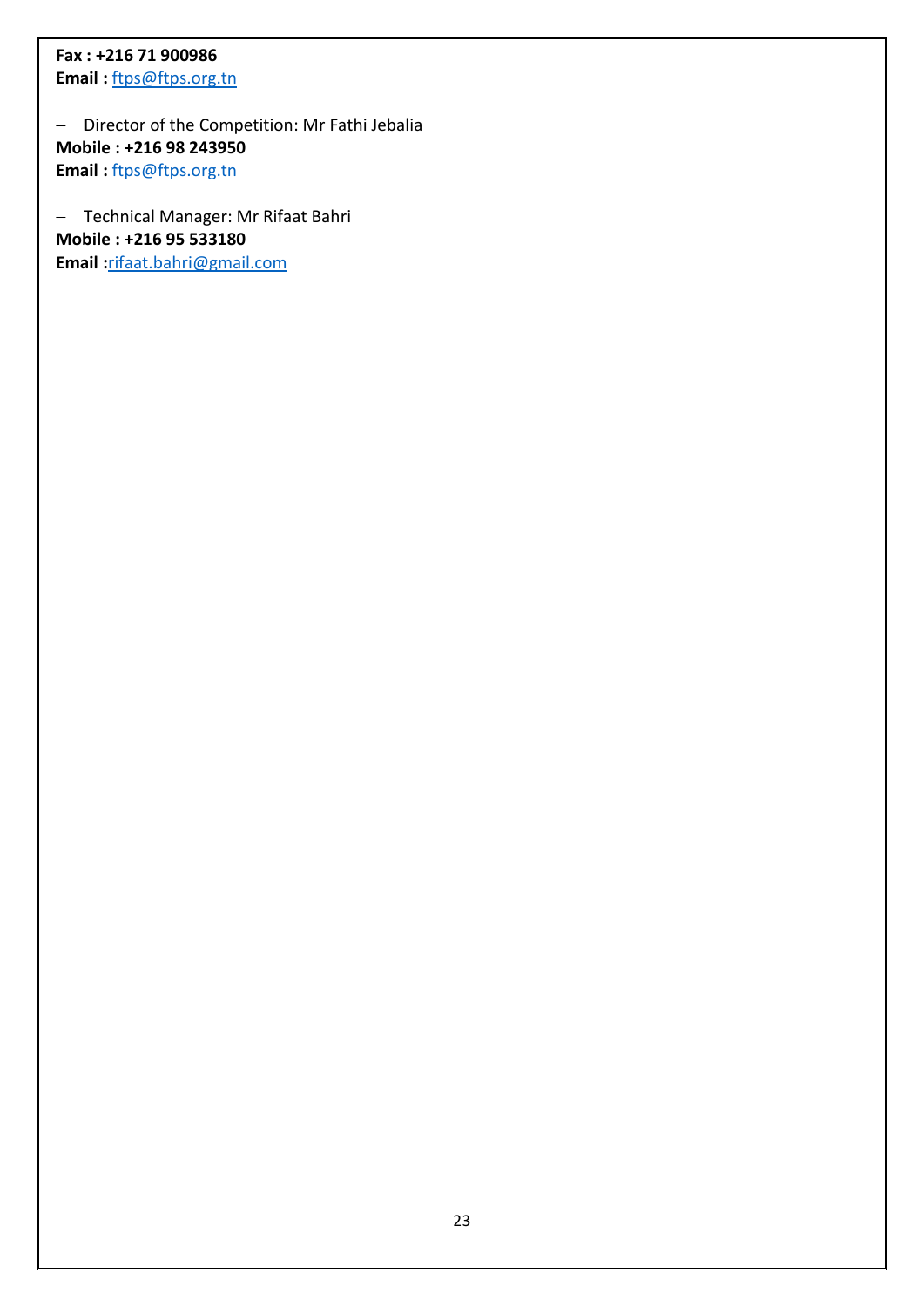



## **33rd MEN & 2nd WOMEN CMAS EURO-AFRICAN SPEARFISHING CHAMPIONSHIP BIZERTE, TUNISIA / SEPTEMBER 7th – 11th 2022**

# **ANNEX 1:**

# **INITIAL ENTRY FORM**

To be filled with block letters and sent by e-mail to the FTPS (free of the song tn) and CMAS (cmas@cmas.org – [spo@cmas.org](mailto:spo@cmas.org)) no later than **May15th 2022.**

| <b>COUNTRY</b>           |  |
|--------------------------|--|
| <b>FEDERATION</b>        |  |
| <b>E-MAIL FEDERATION</b> |  |

| Number of athletes     |  |
|------------------------|--|
| Number of officials    |  |
| Number of accompanying |  |
| <b>TOTAL</b>           |  |

| <b>We need boats from organization (number)</b> |  |
|-------------------------------------------------|--|
| <b>We don't need boats</b>                      |  |

Date: ……………………..………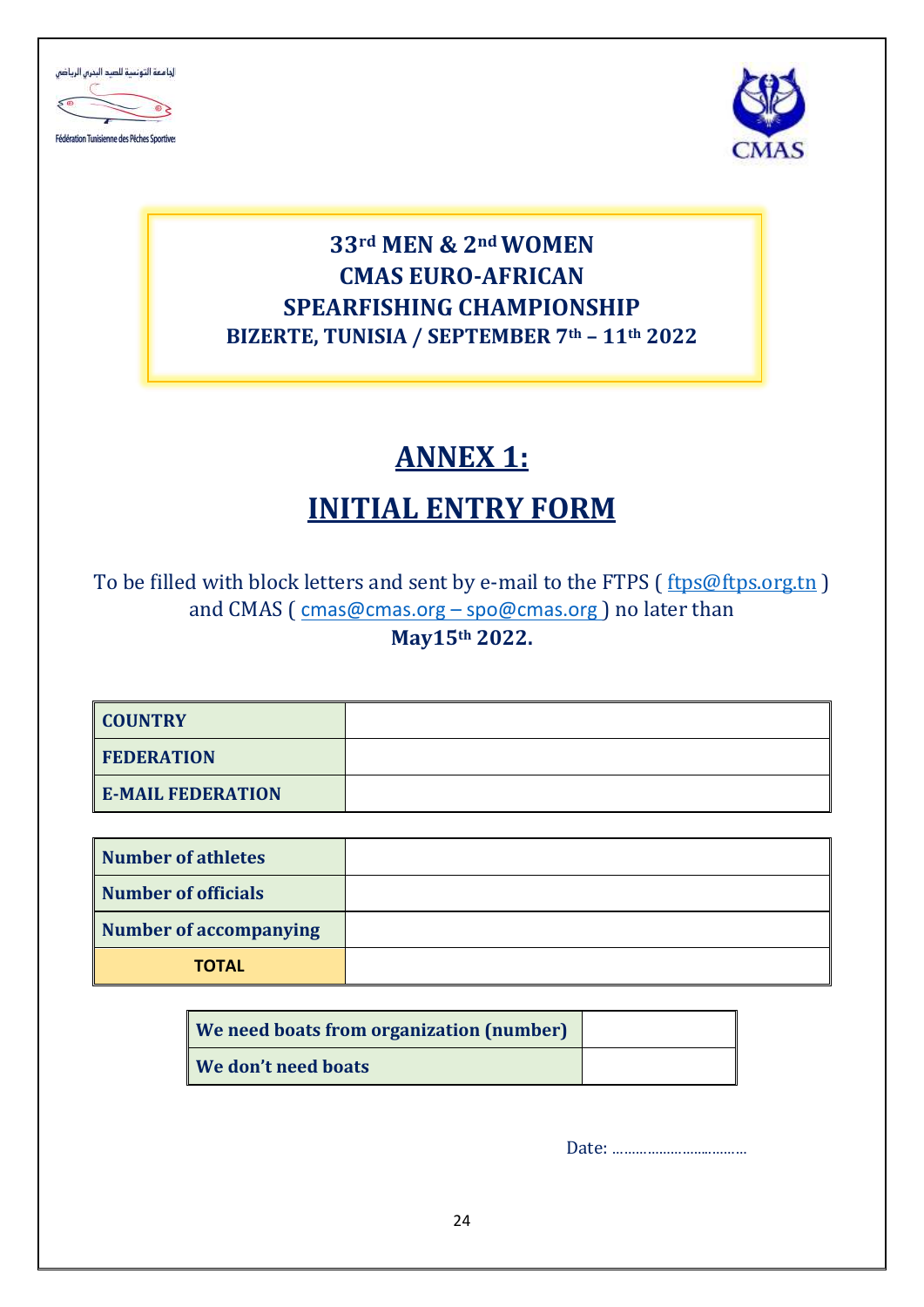



## **33rd MEN & 2nd WOMEN CMAS EURO-AFRICAN SPEARFISHING CHAMPIONSHIP BIZERTE, TUNISIA / SEPTEMBER 7th – 11th 2022**

# **ANNEX 2:**

# **FINAL ENTRY FORM**

To be filled with block letters and sent by e-mail to the FTPS (free of the s.org.tn) and CMAS (cmas@cmas.org – [spo@cmas.org](mailto:spo@cmas.org)) no later than **May 30th 2022.**

| <b>COUNTRY</b>               |  |
|------------------------------|--|
| <b>FEDERATION</b>            |  |
| <b>E-MAIL FEDERATION</b>     |  |
| <b>BOATS NEEDED (Number)</b> |  |

## **OFFICIAL DELEGATION**

|                         | <b>First Name and Last</b><br><b>Name</b> | Date of birth | <b>Identity</b><br>document<br>(passport) | <b>CMAS</b><br>Licence n. |
|-------------------------|-------------------------------------------|---------------|-------------------------------------------|---------------------------|
| <b>1st Athlete:</b>     |                                           |               |                                           |                           |
| 2nd Athlete:            |                                           |               |                                           |                           |
| 3rd Athlete:            |                                           |               |                                           |                           |
| <b>Reserve athlete:</b> |                                           |               |                                           |                           |
| Captain:                |                                           |               |                                           |                           |
| <b>Other member</b>     |                                           |               |                                           |                           |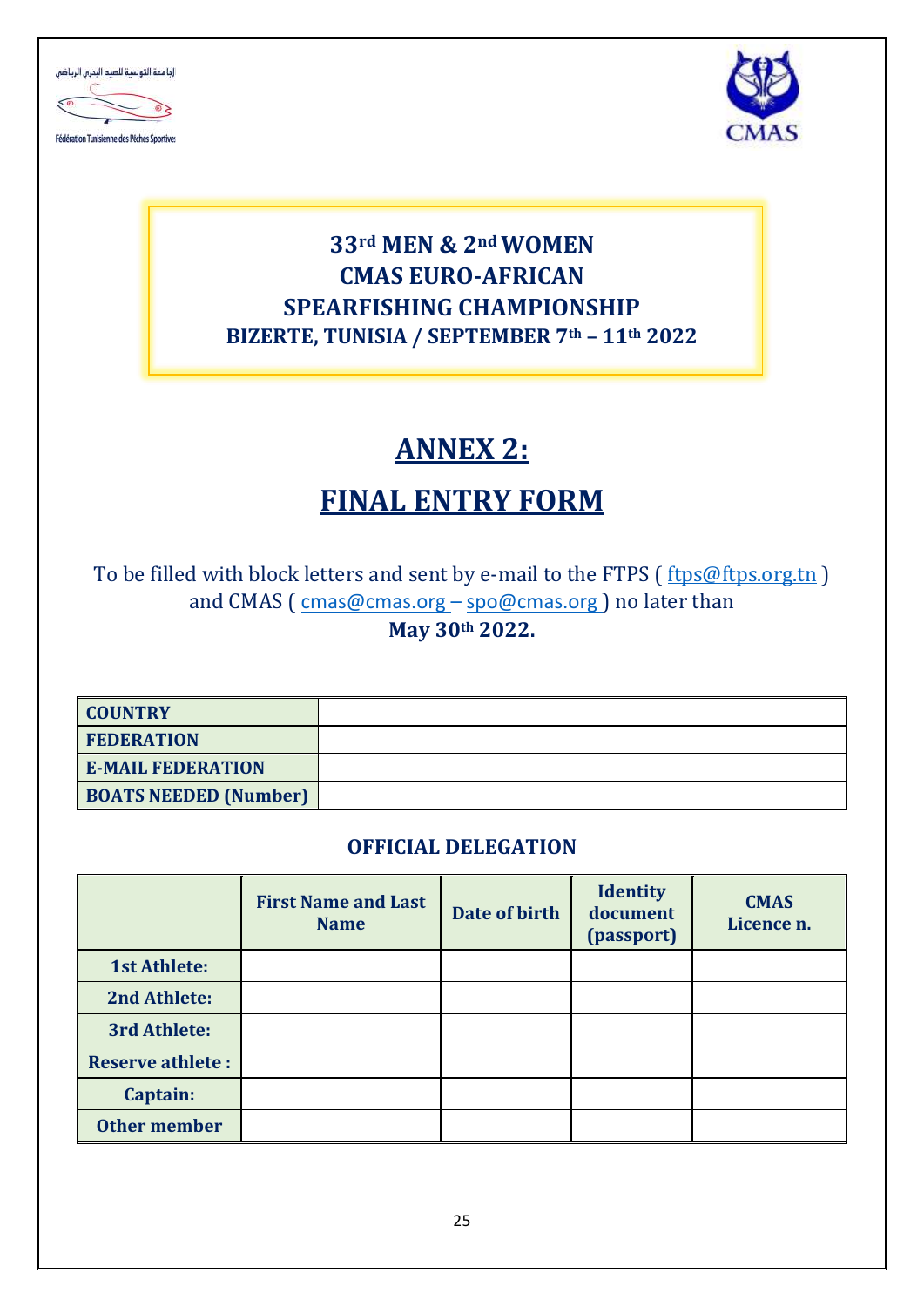## **PARTICIPATION FEE**

| <b>Official Delegation</b><br>number | <b>Mode chosen</b> | <b>Total coast</b> |
|--------------------------------------|--------------------|--------------------|
|                                      |                    |                    |

| <b>Accompanying</b><br>number | <b>Total coast</b> |
|-------------------------------|--------------------|
|                               |                    |

## **FLIGHT**

| <b>ARRIVAL</b>   | Dates: | Time :             |  |
|------------------|--------|--------------------|--|
| <b>AIRPORT</b>   |        | Flight $N^\circ$ : |  |
| <b>DEPARTURE</b> | Dates: | Time :             |  |
| <b>AIRPORT</b>   |        | Flight $N^\circ$ : |  |

Date: ……………………..………

-------------------------------------------

(President's Signature/stamp)